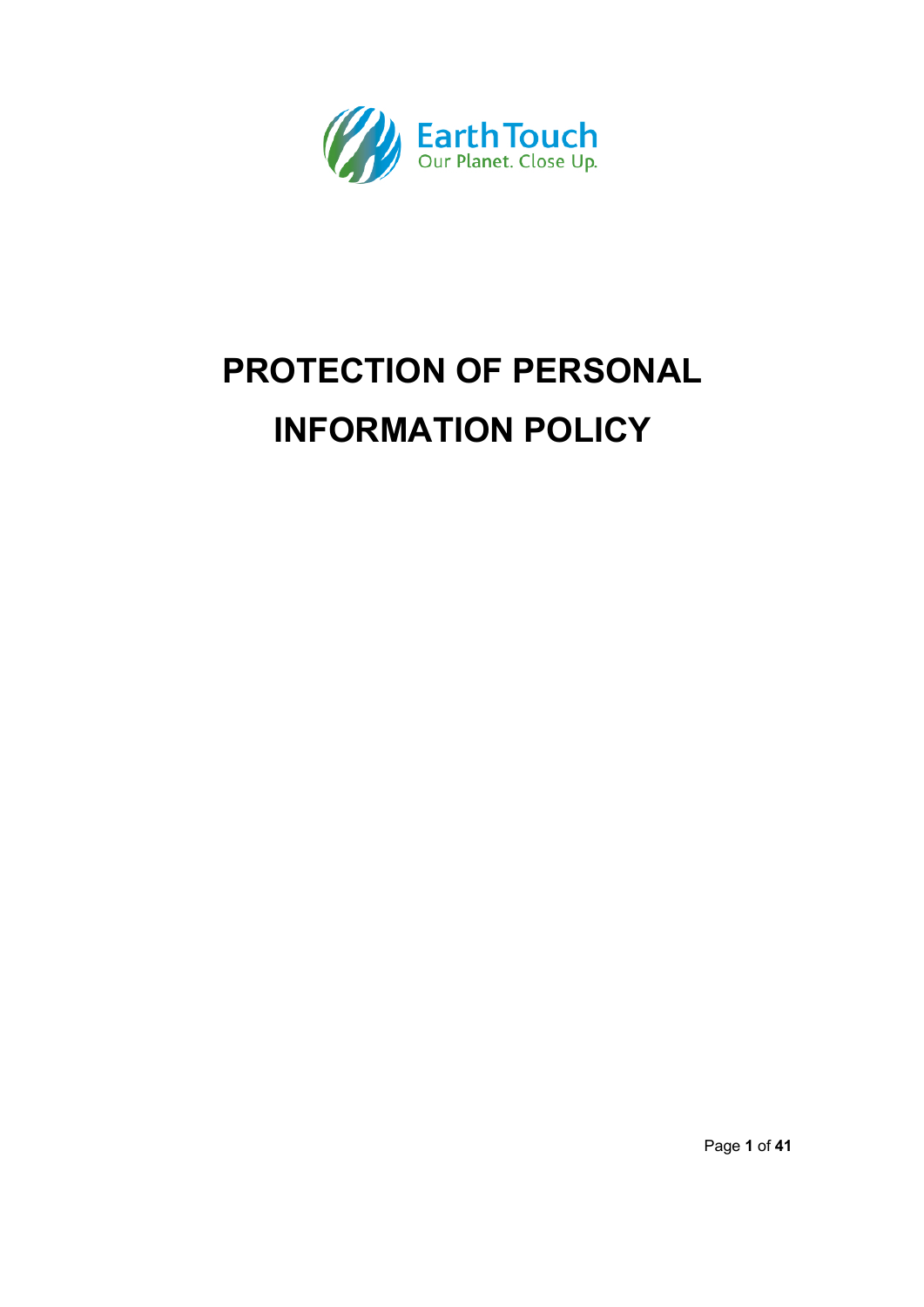

# **TABLE OF CONTENTS**

| $1_{-}$ |                                                              |  |
|---------|--------------------------------------------------------------|--|
| 2.      |                                                              |  |
| 3.      |                                                              |  |
| 4.      | HOW TO TREAT PERSONAL INFORMATION COLLECTED  12              |  |
| 5.      |                                                              |  |
| 6.      |                                                              |  |
| 7.      |                                                              |  |
| 8.      | ACCESS AND CORRECTION OF PERSONAL INFORMATION 18             |  |
| 9.      |                                                              |  |
|         | 10. RESPONSIBLE PARTY FOR PERSONAL AND OTHER CONFIDENTIAL19  |  |
|         |                                                              |  |
|         | 11. REPORTING PERSONAL AND OTHER DATA BREACHES 20            |  |
|         | 12. MANAGING A PERSONAL OR OTHER CONFIDENTIAL DATA BREACH 20 |  |
|         |                                                              |  |
|         |                                                              |  |
|         |                                                              |  |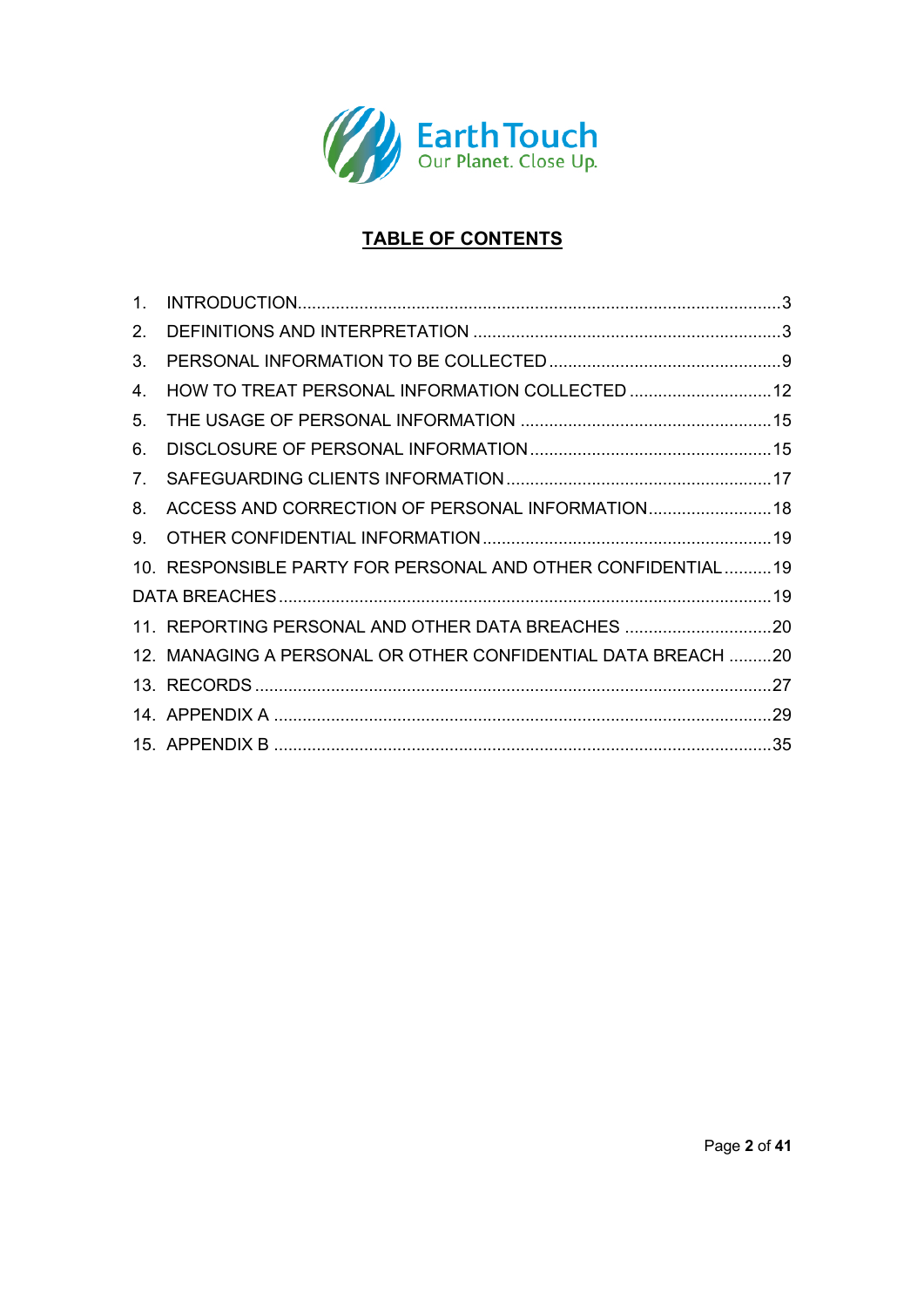

# 1. **INTRODUCTION**

- 1.1 Whereas the Organisation is obliged to comply with POPI.
- 1.2 The Organisation is required to inform all Persons as to how their Personal Information is used, disclosed and destroyed.
- 1.3 The Organisation is committed to protecting a Person's privacy and ensuring that their Personal Information is used appropriately, transparently, securely and in accordance with applicable laws.
- 1.4 Wherefore this Policy sets out a manner in which the Organisation deals with Personal Information as well as stipulates the purposes for which said information is used. This Policy must also be read with the Information Management Policy as well as the Information Technology and Electronic Communications Policy.

# 2. **DEFINITIONS AND INTERPRETATION**

- 2.1. Unless otherwise expressly stated, or the context otherwise requires, the words and expressions listed below shall, when used in this Policy bear the meanings ascribed to them below and cognate expressions bear corresponding meanings:
	- 2.1.1. "Board" means the Board of Directors of the Organisation serving from time to time;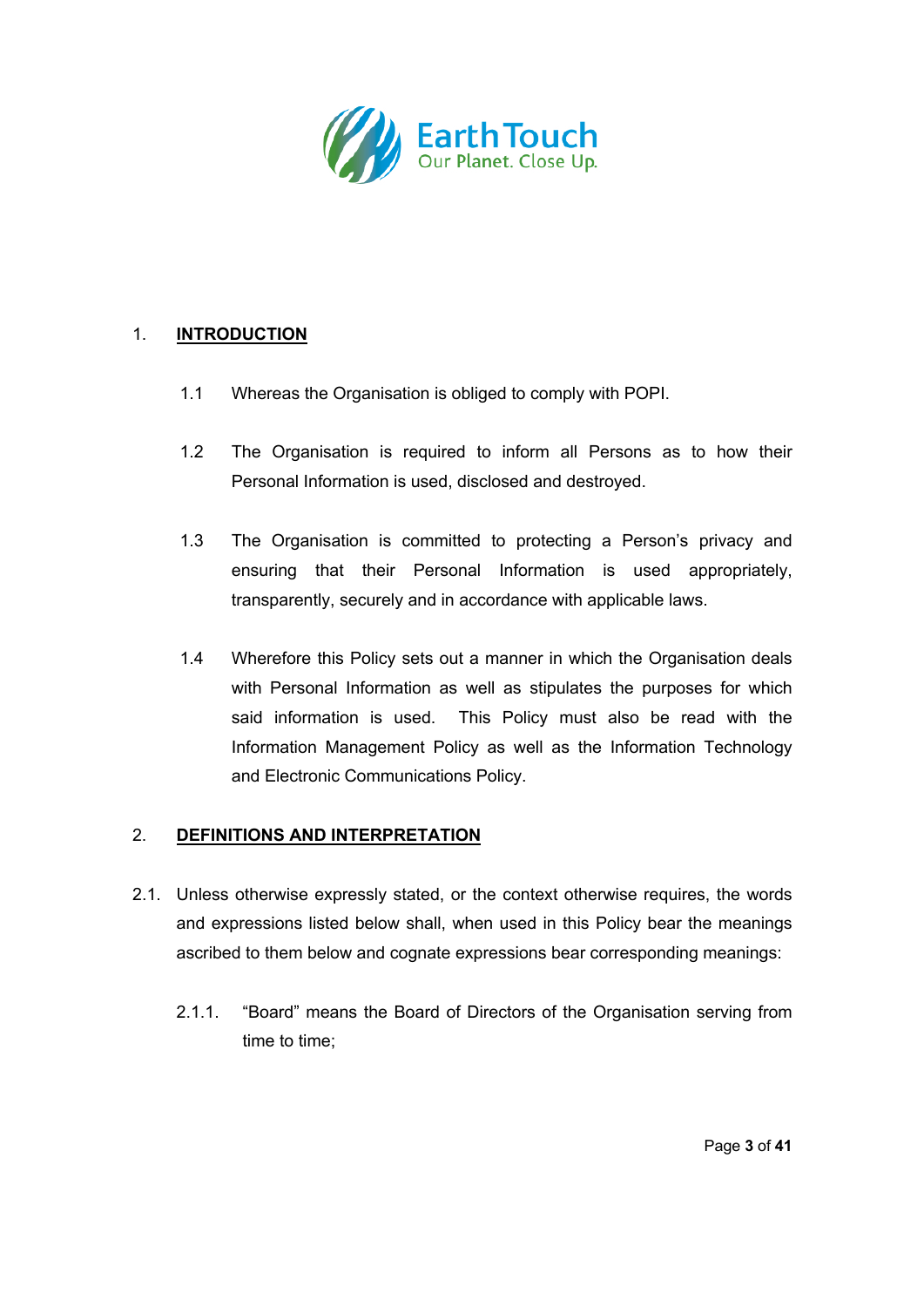

- 2.1.2. "Child" means a natural person under the age of 18 years who is not legally competent, without the assistance of a Competent Person, to take any action or decision in respect of any matter concerning him or herself;
- 2.1.3. "Competent Person" means any person who is legally competent to consent to any action or decision being taken in respect of any matter concerning a child;
- 2.1.4. "Consent" means any voluntary, specific and informed expression of will in terms of which permission is given for the processing of personal information;
- 2.1.5. "Data Subject" means the person to whom personal information relates;
- 2.1.6. "Directors" means those persons appointed as executive or nonexecutive directors to the Board according to the Organisation's Memorandum of Incorporation and the ruling policies and procedures applicable to the Organisation from time to time;
- 2.1.7. "Disaster Project Team" means the Group COO, Finance Manager and the Production Manager of the Organisation;
- 2.1.8. Electronic communication" means any text, voice, sound or image message sent over an electronic communications network which is stored in the network or in the recipient's terminal equipment until it is collected by the recipient;
- 2.1.9. "Employee" means an Employee of the Organisation;
- 2.1.10. "Filing System" means any structured set of personal information, whether centralised, decentralised or dispersed on a functional or geographical basis, which is accessible according to specific criteria;

Page **4** of **41**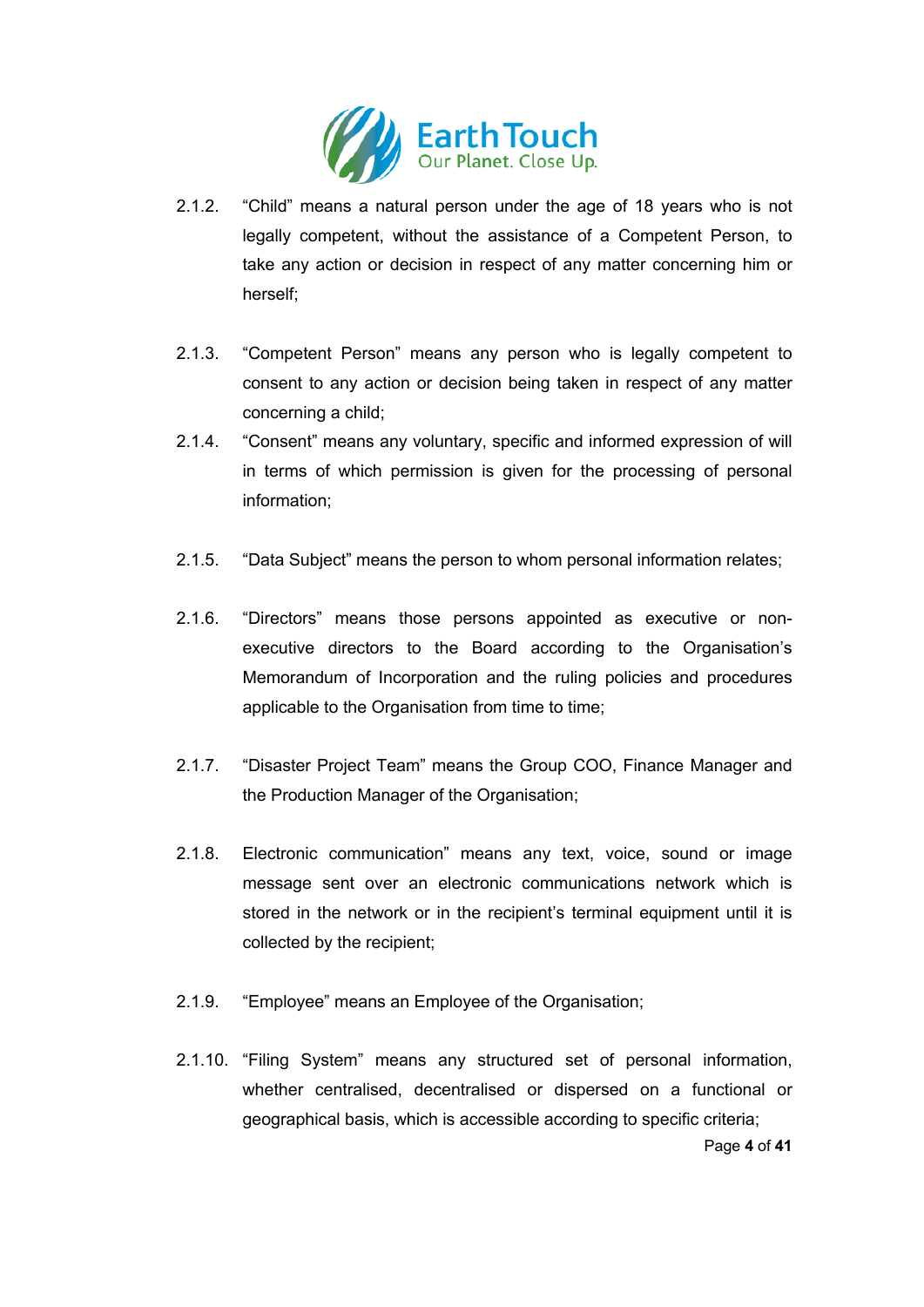

- 2.1.11. "GDPR" means the General Data Protection Regulation;
- 2.1.12. "Information Officer" means a Director or Manager of the Organisation who is tasked with being the Information Officer;
- 2.1.13. "Information Regulator" means the information regulatory body established under section 39 of POPI contactable at: Email: inforeg@justice.gov.za / Tel: 012 406 4818 / Fax: 086 500 3351.
- 2.1.14. "IT equipment" means computers, laptops, mobile phones and other electronic devices;
- 2.1.15. "Level of Risk" means the magnitude of a risk expressed in terms of the combination of consequences and their likelihood;
- 2.1.16. "Operator" means a person who processes personal information for a Responsible Party in terms of a contract or mandate, without coming under the direct authority of that party;
- 2.1.17. "Organisation" means Earth Touch (Pty) Ltd with registration number 2006/014191/07;
- 2.1.18. "Other Confidential Information" means confidential information relating to the Organisation, including but not limited to: trade secrets, confidential information (i.e. information that is not known in public), technical know-how and data, drawings, system, methods, software processes, client lists, programs, marketing and/or financial information except where such information must be shared between the Organisation and an Employee or between Employees for the purpose of employment or association with the Organisation;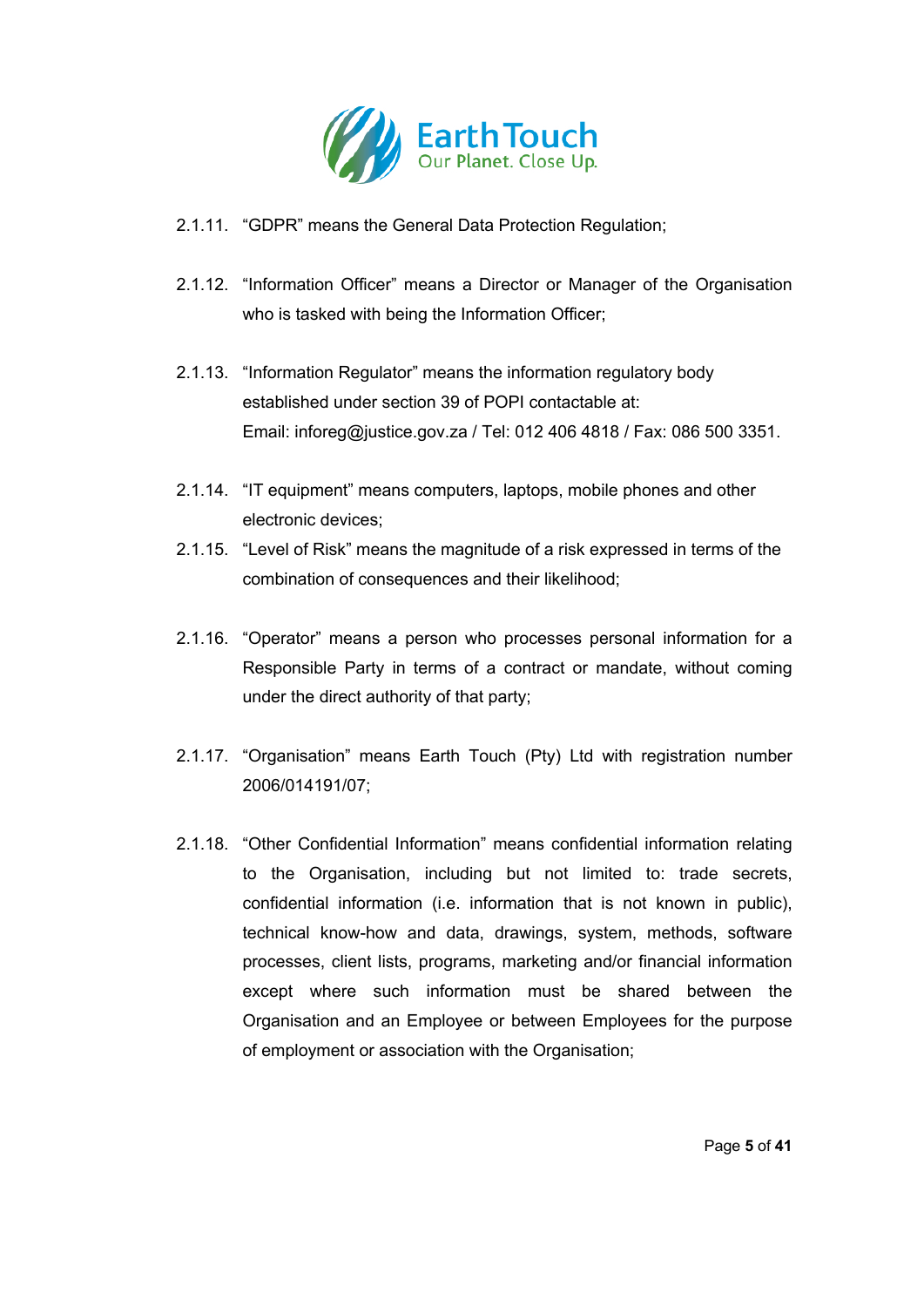

- 2.1.19. "Person" means a natural person and may include a customer, franchisee, vendor, independent contractor, job applicants and Employees;
- 2.1.20. "Personal Information" means information relating to an identifiable, living, natural person, and where it is applicable, an identifiable, existing juristic person, including, but not limited to-
	- 2.1.20.1. information relating to the race, gender, sex, pregnancy, marital status, national, ethnic or social origin, colour, sexual orientation, age, physical or mental health, well-being, disability, religion, conscience, belief, culture, language and birth of the person;
	- 2.1.20.2. information relating to the education or the medical, financial, criminal or employment history of the person;
	- 2.1.20.3. any identifying number, symbol, e-mail address, physical address, telephone number, location information, online identifier or other particular assignment to the person;
	- 2.1.20.4. the biometric information of the person;
	- 2.1.20.5. the personal opinions, views or preferences of the person;
	- 2.1.20.6. correspondence sent by the person that is implicitly or explicitly of a private or confidential nature or further correspondence that would reveal the contents of the original correspondence;
	- 2.1.20.7. the views or opinions of another individual about the person; and
	- 2.1.20.8. the name of the person if it appears with other personal information relating to the person or if the disclosure of the name itself would reveal information about the person;
- 2.1.21. "POPI" means the Protection of Personal Information Act 4, 2013, as amended from time to time;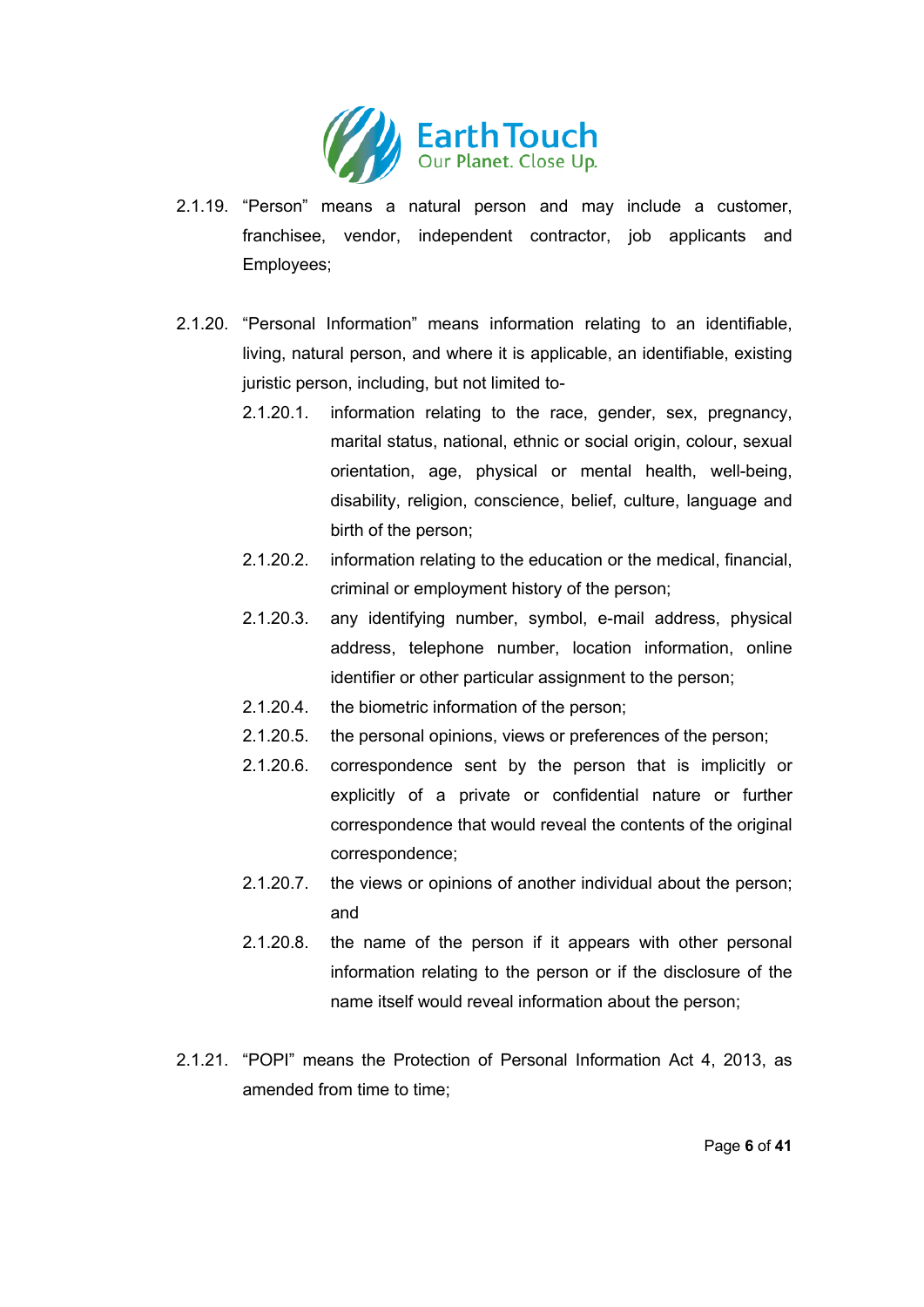

- 2.1.22. "Policy" means this POPI policy;
- 2.1.23. "Prescribed" means prescribed by regulation or by a code of conduct;
- 2.1.28. "Processing" means any operation or activity or any set of operations, whether or not by automatic means, concerning personal information, including—
	- 2.1.28.1. the collection, receipt, recording, organisation, collation, storage, updating or modification, retrieval, alteration, consultation or use;
	- 2.1.28.2. dissemination by means of transmission, distribution or making available in any other form; or
	- 2.1.28.3. merging, linking, as well as restriction, degradation, erasure or destruction of information;
- 2.1.24. "Public Record" means a record that is accessible in the public domain and which is in the possession of or under the control of a public body, whether or not it was created by that public body:
- 2.1.25. "Record" means any recorded information—
	- 2.1.25.1. regardless of form or medium, including any of the following:
		- 2.1.25.1.1. writing on any material;
		- 2.1.25.1.2. information produced, recorded or stored by means of any tape recorder, computer equipment, whether hardware or software or both, or other device, and any material subsequently derived from information so produced, recorded or stored;
			- 2.1.25.1.3. label, marking or other writing that identifies or describes anything of which it forms part, or to which it is attached by any means;
			- 2.1.25.1.4. book, map, plan, graph or drawing;

Page **7** of **41**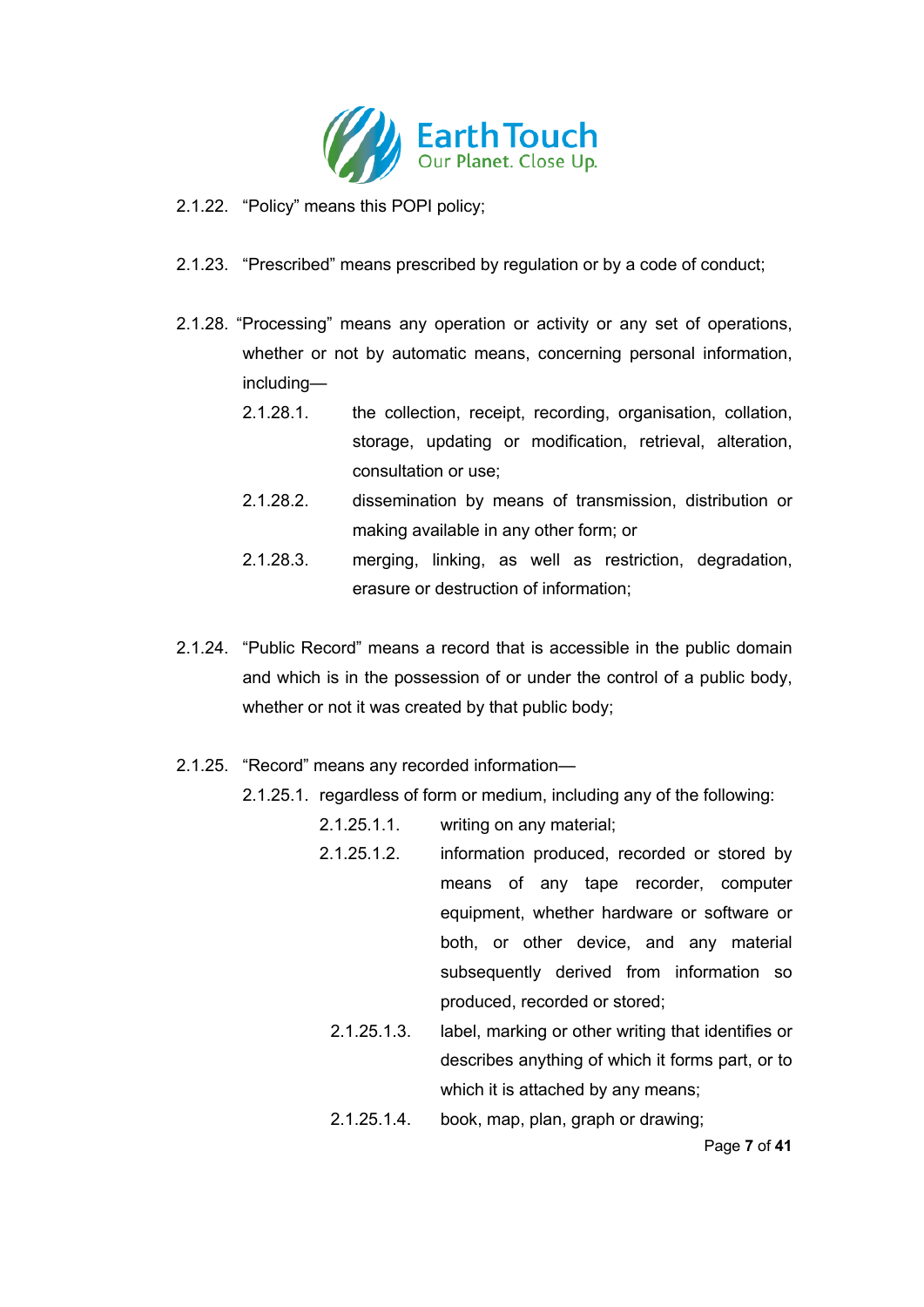

- 2.1.25.1.5. photograph, film, negative, tape or other device in which one or more visual images are embodied so as to be capable, with or without the aid of some other equipment, of being reproduced;
- 2.1.25.1.6. in the possession or under the control of a Responsible Party;
- 2.1.25.1.7. whether or not it was created by a Responsible Party; and
- 2.1.25.1.8. regardless of when it came into existence;
- 2.1.26. ''Regulator'' means the Information Regulator established in terms of section 39 of POPI;
- 2.1.27. "Responsible Party" means the person who determines what information is required and processes that information including where such person outsources part or all of the processing to an Operator;
- 2.1.28. "Risk Assessment" means the process to comprehend the nature of the risk and to determine the 'Level of Risk'.
- 2.1.29. "Special Personal Information" means religious or philosophical beliefs, race or ethnic origin, trade union membership, political persuasion, health or sex life or biometric information, in terms of section 26 of POPI.
- 2.2. In this Policy:
- 2.2.1. table of contents and paragraph headings are for purposes of reference only and shall not be used in interpretation;
- 2.2.2. unless the context clearly indicates a contrary intention, any word connoting any gender includes the other genders, and the singular includes the plural and vice versa;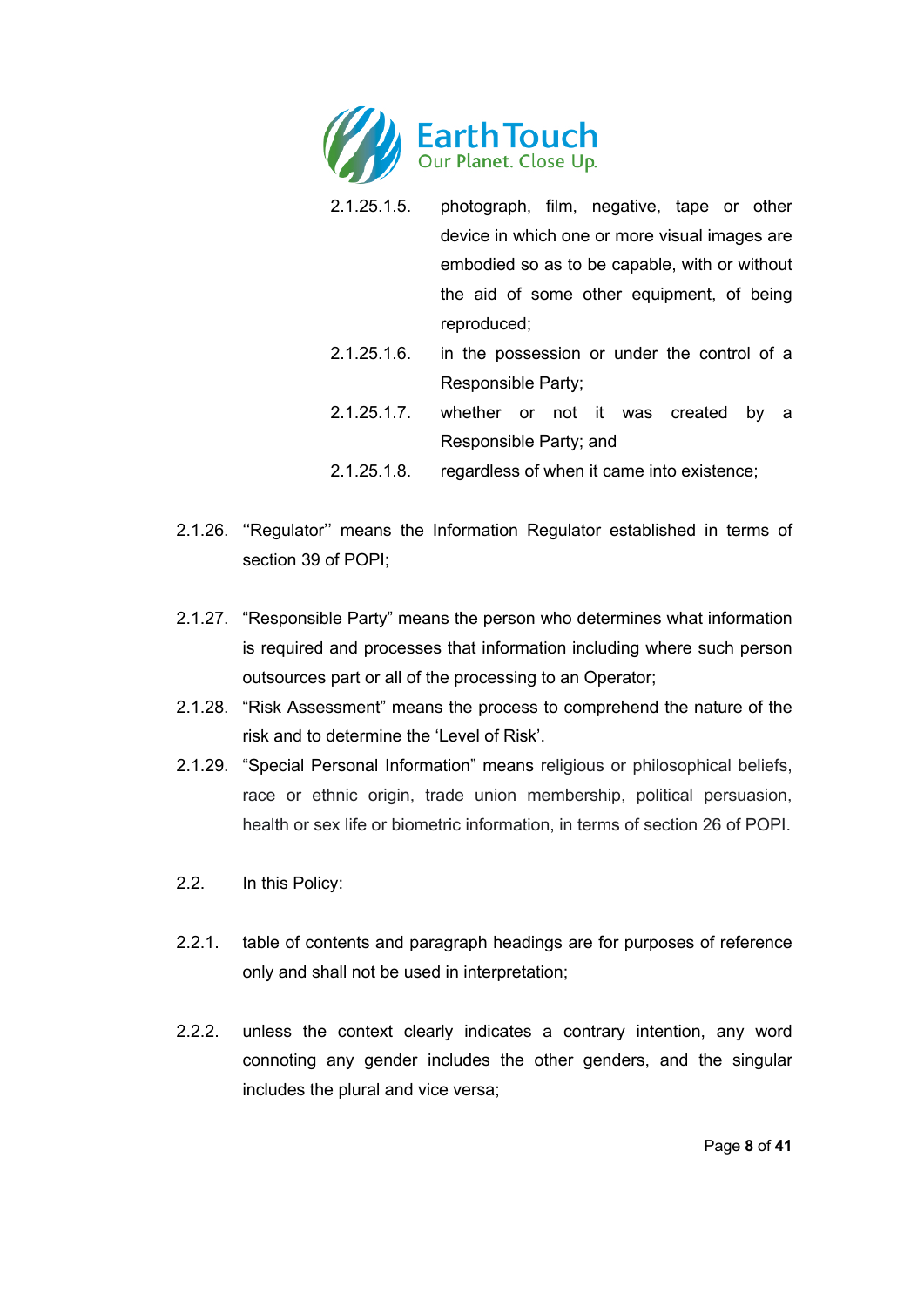

2.2.3. When a number of days are prescribed such number shall exclude the first and include the last day unless the last day is not a business day, in which case the last day shall be the next succeeding business day.

# 3. **PERSONAL INFORMATION TO BE COLLECTED**

- 3.1. The Organisation collects the following personal information:
	- 3.1.1. Personal Information of applicants for employment or internship with the Organisation for the purposes of confirming, verifying personal details, contacting, consideration, appointment and performance of the contract of employment, including discharge of obligations laid down by law or by collective agreements, management, planning and organisation of work, equality and diversity in the workplace, health and safety at work, protection of employer's or customer's property and for the purposes of the exercise and enjoyment, on an individual or collective basis, of rights and benefits related to employment, and for the purpose of the termination of the employment relationship where applicable as well as for legislative audit and record keeping purposes as well as compliance with legal and regulatory requirements (eg. Tax and labour law);
	- 3.1.2. Personal Information of its contractors for the purposes of confirming, verifying and updating the Person's details, contracting in respect of transactions, audit and record keeping purposes;
	- 3.1.3. Personal Information of its suppliers for the purposes of confirming, verifying and updating the Peron's details, contracting in respect of transactions, audit and record keeping purposes;
	- 3.1.4. Personal Information that is necessary for compliance with a legal obligation to which the Organisation is subject;
	- 3.1.5. Personal Information that is necessary for the purposes of the legitimate interests pursued by the Organisation or by a third party, except where such interests are overridden by the interests or fundamental rights and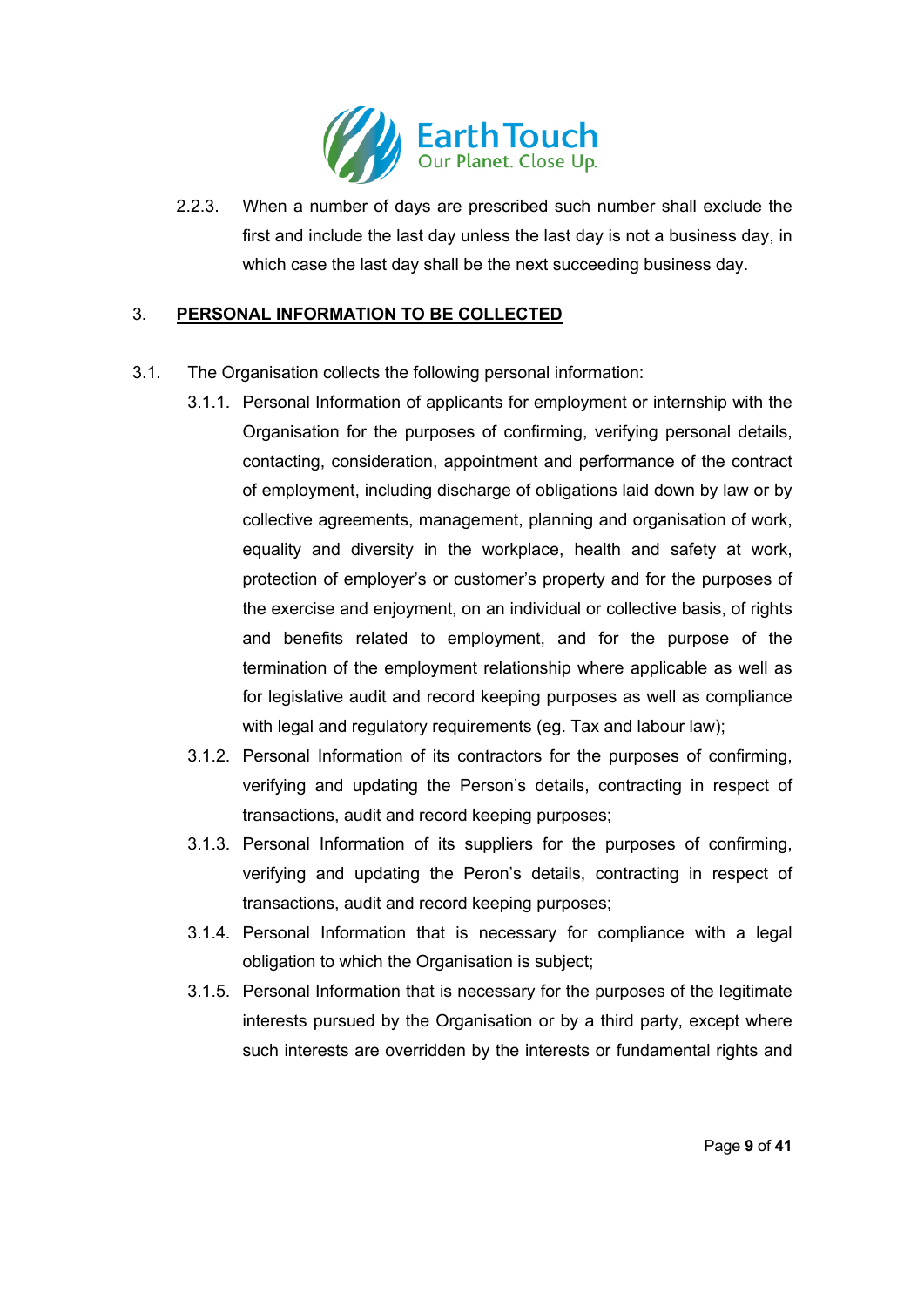

freedoms of the Data Subject which require protection of Personal Information, in particular where the Data Subject is a child<sup>1</sup>.

- 3.1.6. Any other Personal Information deemed necessary by the Organisation that complies with this Policy.
- 3.2. Personal information collected should be:
	- 3.2.1. adequate, relevant and limited to what is necessary in relation to the purposes for which they are processed ('data minimisation');
	- 3.2.2. accurate and, where necessary, kept up to date; every reasonable step must be taken to ensure that personal data that are inaccurate, having regard to the purposes for which they are processed, are erased or rectified without delay ('accuracy');
- 3.3. The above Personal Information, may also be used for any other reason as set out in paragraph 5 to this Policy.

3.4 We will only process your personal information for lawful purposes relating to our business if the following applies:

- if you have consented thereto.
- if a person legally authorised by you, the law, or a court, has consented thereto.
- if it is necessary to conclude or perform under a contract, we have with you.
- if the law requires or permits it.
- if it is required to protect or pursue your, our or a third party's legitimate interest.

# **4.Special Personal Information**

# **4.1 When will we process your special personal information?**

We may process your special personal information in the following circumstances:

- if you have consented to the processing.
- if the information is being used for any Human resource or payroll requirement.
- if the processing is needed to create, use, or protect a right or obligation in law.

<sup>&</sup>lt;sup>1</sup> General Data Protection Regulations: Article 6 (Lawfulness of processing)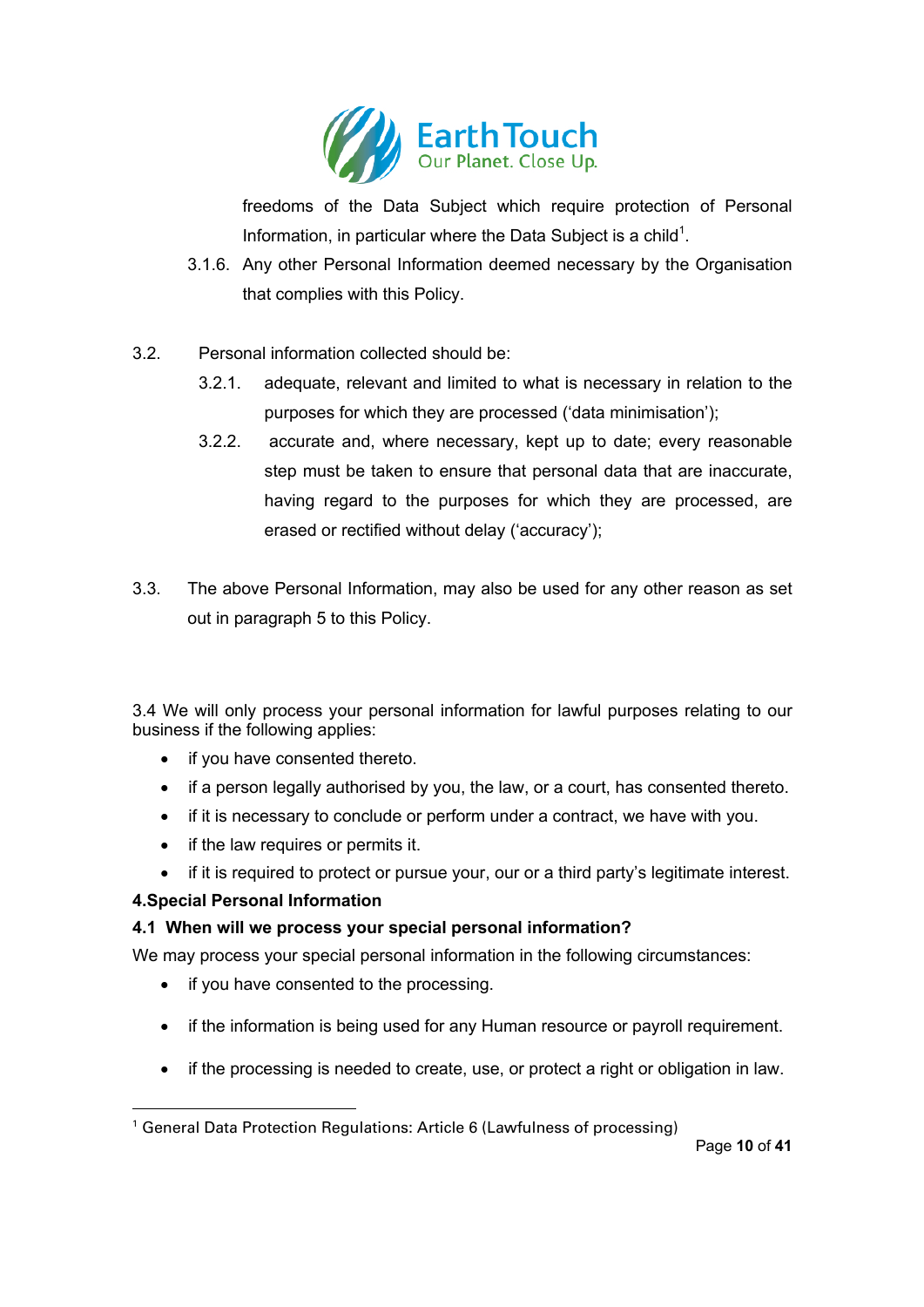

- if the processing is for statistical or research purposes and all legal conditions are met.
- if the special personal information was made public by you.
- if the processing is required by law.
- if racial information is processed, and the processing is required to identify you; and / or if health information is processed, and the processing is to determine your insurance risk, or to comply with an insurance policy or to enforce an insurance right or obligation.

#### **4.2 When and from where we obtain personal information about you?**

We may collect personal information about you from the following sources:

- We may collect personal information directly from you.
- We may collect personal information from a public record.
- We may collect personal information from an area where you have deliberately made it public.
- We may collect information about you based on your use of our products, services, or service channels.
- We may collect information about you based on how you engage or interact with us such as via our support desk, emails, letters, telephone calls and surveys.
- We may collect personal information from a third party.
- We may collect personal information from another source if you give us consent to do so.

If the law requires us to do so, we will ask for your consent before collecting personal information about you from third parties.

The third parties from whom we may collect your personal information include, but are not limited to, the following:

- Partners of our company for any of the purposes identified in this Privacy Policy.
- your spouse, dependents, partners, employer, and other similar sources.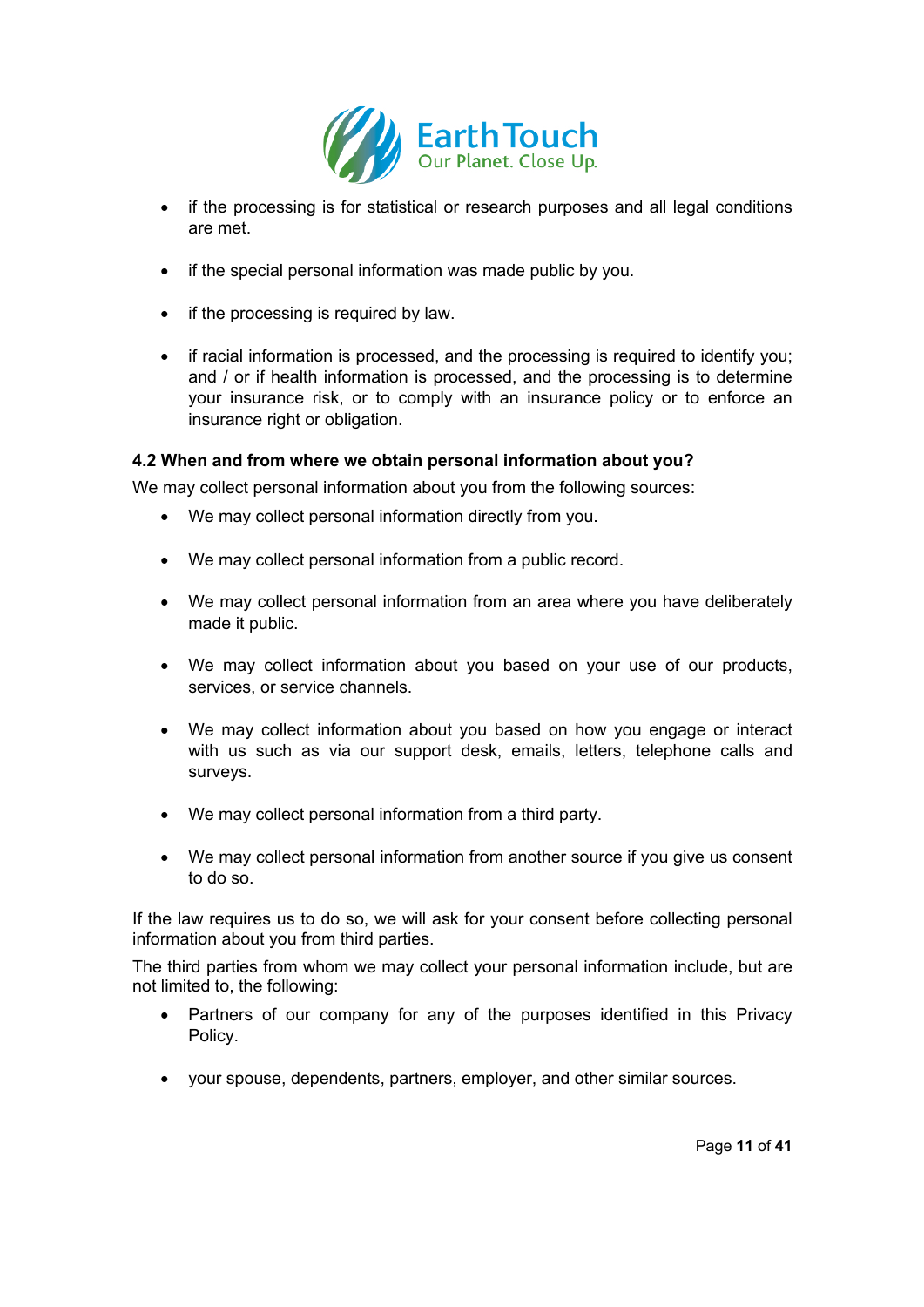

- attorneys, tracing agents, debt collectors and other persons that assist with the enforcement of agreements.
- payment processing services providers, merchants, banks, and other persons that assist with the processing of your payment instructions, like EFT transaction partners.
- insurers, brokers, other financial institutions, or other organisations that assist with insurance and assurance underwriting, the providing of insurance and assurance policies and products, the assessment of insurance and assurance claims and other related purposes.
- law enforcement and fraud prevention agencies and other persons tasked with the prevention and prosecution of crime;
- regulatory authorities, industry ombudsman, governmental departments, local and international tax authorities.
- trustees, Executors or Curators appointed by a court of law.
- courts of law or tribunals.

# 4. **HOW TO TREAT PERSONAL INFORMATION COLLECTED**

- 4.1. *Accountability:* 
	- 4.1.1. Should the Organisation collect Personal Information, it is responsible for ensuring that the Personal Information is processed in accordance with the provisions of this Policy.
- 4.2. *Processing limitation:* 
	- 4.2.1. The Organisation must process the Personal Information of a Person in a lawful, fair and transparent manner.
	- 4.2.2. The Organisation must obtain the consent of the Person prior to the disclosure of their Personal Information so as to not undermine the privacy of the Person.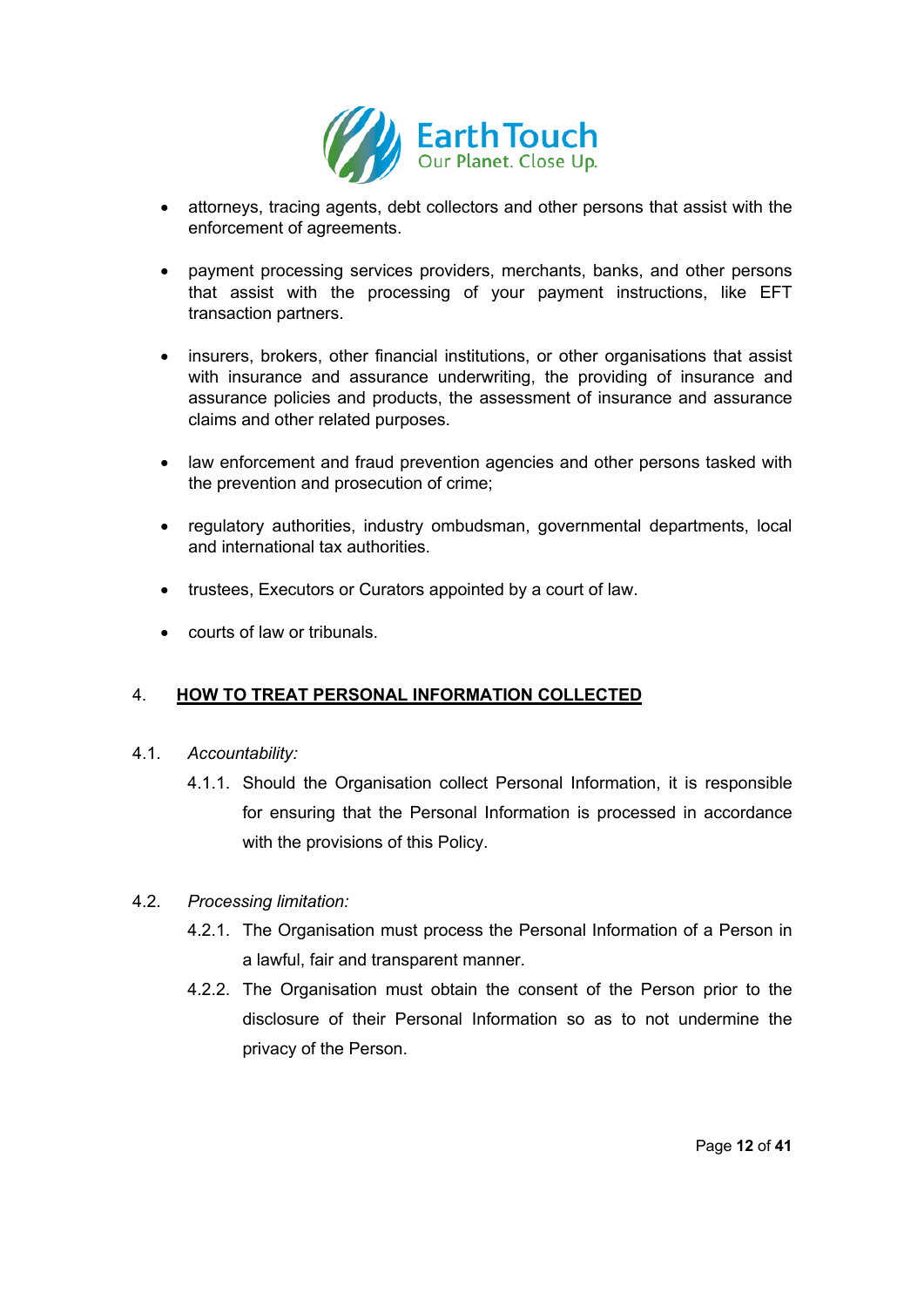

- 4.2.3. Personal Information collected must be reasonable and for specified, explicit and legitimate purpose. It must further no be processed in a manner that is not consistent with the purpose for which it was intended.
- 4.2.4. A Person's Personal Information must be collected from the Person themselves and the Person must consent to the collection of their Personal Information by the Organisation.
- 4.2.5. A Person may withdraw their consent at any time.
- 4.2.6. The further processing of Personal Information must be compatible with the purpose for which it was originally collected.
- 4.3. *Purpose specification*
	- 4.3.1. Personal Information must be collected for a specific purpose related to the business of the Organisation;
	- 4.3.2. the Person must be aware of the purpose of the collection of their Personal Information. A Person must be able to decide whether or not they want to provide the Organisation with their Personal Information for that particular purpose; and
	- 4.3.3. Personal Information must not be retained for longer that it may be required by the ruling regulatory framework or the Organisation insofar as the personal data will be processed solely for archiving purposes in the public interest, scientific or historical research purposes or statistical purposes in accordance with Safeguards and derogations relating to processing for archiving purposes in the public interest, scientific or historical research purposes or statistical purposes, subject to implementation of the appropriate technical and organisational measures required by any law in order to safeguard the rights and freedoms of the Data Subject.
- 4.4. *Information quality*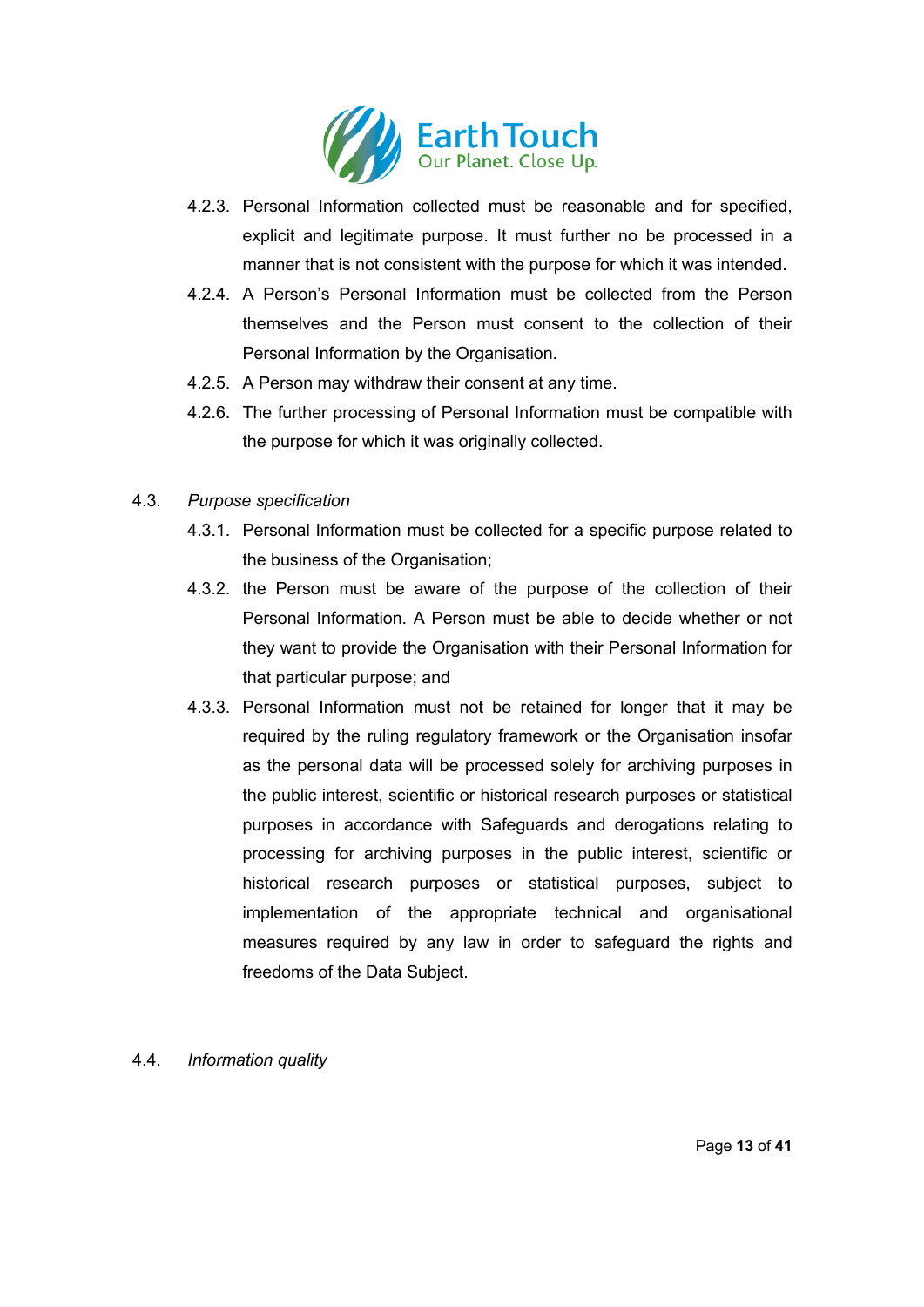

- 4.4.1. The Organisation must take reasonable steps to ensure that the Personal Information collected is complete, accurate, not misleading and, where necessary, updated by the Organisation.
- 4.4.2. This shall ensure that the integrity of the Personal Information is maintained and ensure that the Personal Information remains accurate and reliable.

#### 4.5. *Openness*

- 4.5.1. The Organisation must ensure that the Person is aware of the following:
	- i. that the Personal Information is being collected by the Organisation;
	- ii. the name and address of the Organisation;
	- iii. the purpose for which the Personal Information is collected;
	- iv. whether the disclosure of the Personal Information to the Organisation is voluntary or mandatory;
	- v. the consequences, if any, of a failure to provide the Personal Information;
	- vi. if the Personal Information will be transferred to a third party or outside of the RSA; and
	- vii. any other further and reasonable information.

# 4.6. *Data Subject participation*

- 4.6.1. A Person may request that the Organisation:
	- i. confirm whether the Organisation holds Personal Information about them;
	- ii. provide a description of the Personal Information held by the Organisation; and/or
	- iii. correct or delete their Personal Information.
- 4.7. *Records of processing activities*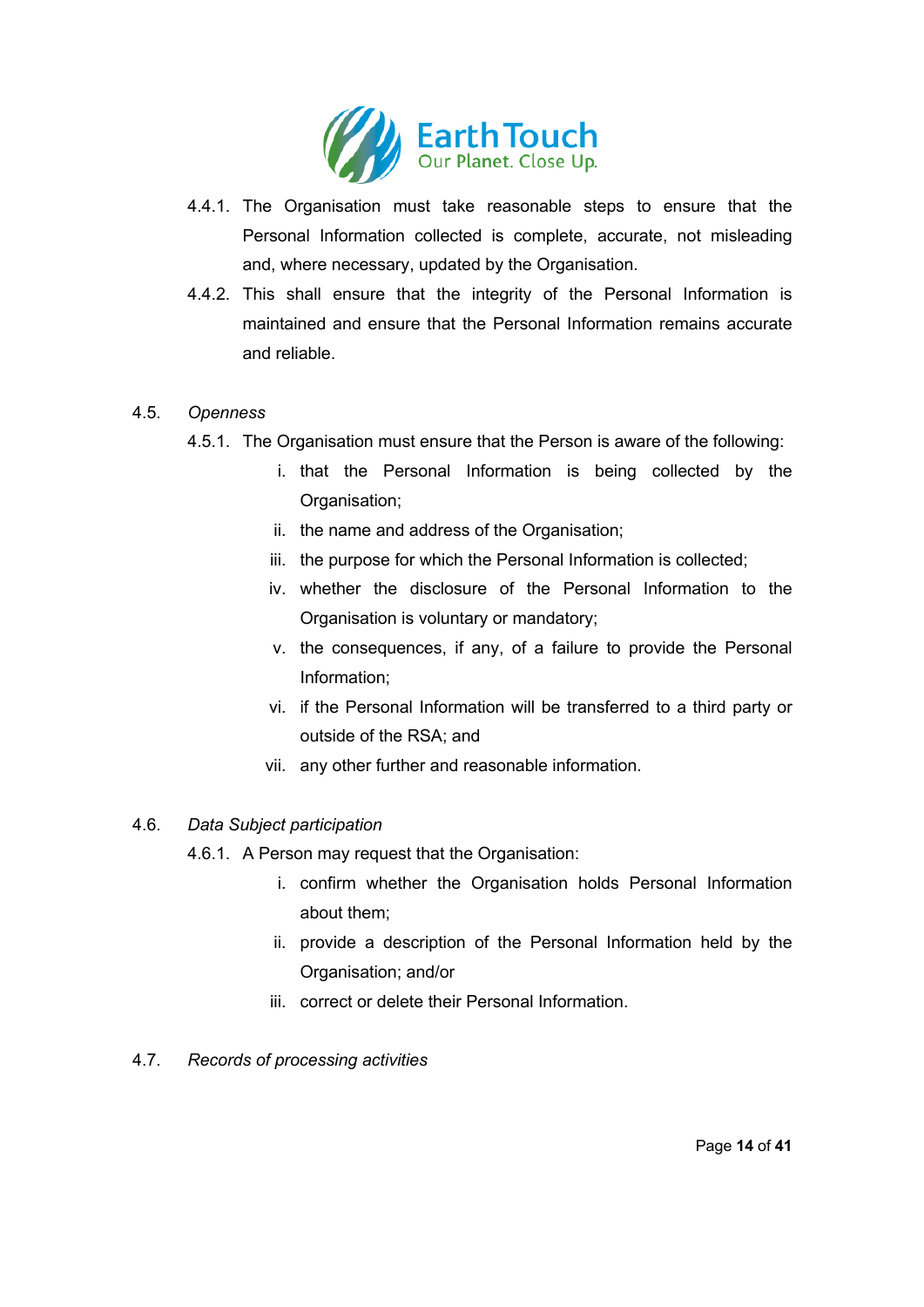

4.7.1. The Information Officer shall maintain a record of processing activities under its responsibility and contain the information set out in article 30 of the GDPR.

# 4.8. *Confidentiality*

4.8.1. Anyone who processes information in terms of this Policy shall be subject to strict confidentiality and be expected to sign a confidentiality undertaking and/or agreement with the Organisation.

#### 4.9. *Children*

The Personal Information of a childmay not be processed unless the processing is carried out with the prior consent of the child's parent or legal guardian.

#### 5. **THE USAGE OF PERSONAL INFORMATION**

- 5.1. A Person's Personal Information will only be used for the purpose for which it was collected and agreed. This may include:
	- 5.1.1. Providing products or services to the Person and to carry out the transactions requested;
	- 5.1.2. Confirming, verifying and updating the Person's details;
	- 5.1.3. For the detection and prevention of fraud, crime, money laundering or other malpractice;
	- 5.1.4. Conducting market or customer satisfaction research;
	- 5.1.5. For audit and record keeping purposes;
	- 5.1.6. In connection with legal proceedings;
	- 5.1.7. Providing services to Persons to carry out the services requested and to maintain and constantly improve the relationship;
	- 5.1.8. In connection with and to comply with legal and regulatory requirements or when it is otherwise allowed by law.

# 6. **DISCLOSURE OF PERSONAL INFORMATION**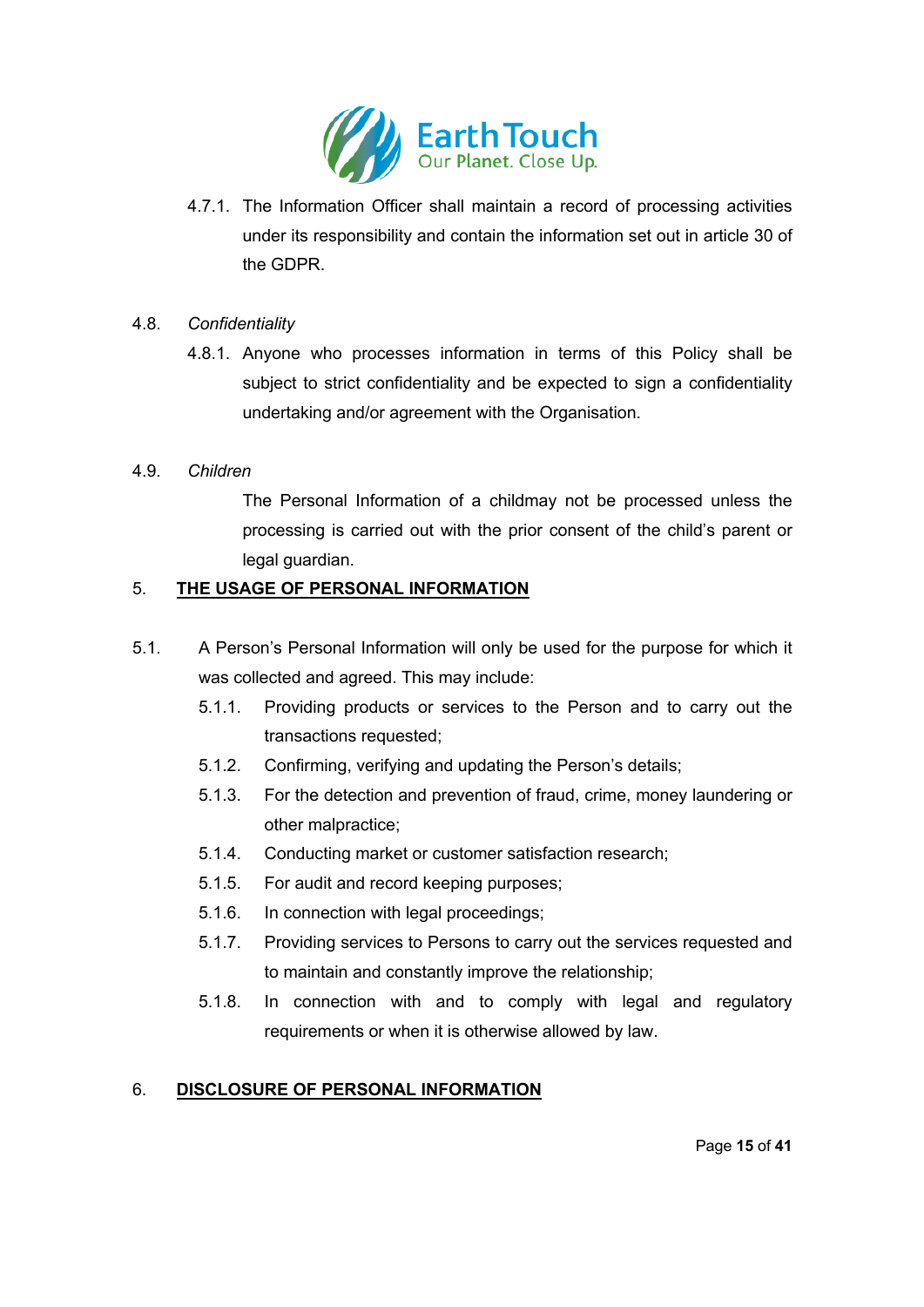

- 6.1. The Organisation may share a Person's Personal Information with, and obtain information about Persons from third parties for the reasons already discussed above.
- 6.2. The Organisation may also disclose a Person's Personal Information where it has a duty or a right to disclose in terms of applicable legislation, the law or where it may be deemed necessary to protect its rights.

# 7. **MARKETING**

#### **7.1 How we use your personal information for marketing**

- We will use your personal information to market our products and services to you.
- We will do this in person, by post, telephone, or electronic channels such as SMS, email, and fax.
- If you are not our customer, or in any other instances where the law requires, we will only market to you by electronic communications with your consent.
- In all cases you can request us to stop sending marketing communications to you at any time.

# **8. TRANSBORDER INFORMATION FLOW**

#### **8.1 Under what circumstances will we transfer your information to other countries?**

We will only transfer your personal information to third parties in another country in any one or more of the following circumstances:

- where your personal information will be adequately protected under the other country's laws or an agreement with the third-party recipient.
- where the transfer is necessary to enter into or perform under a contract with you, or a contract with a third party that is in your interest.
- where you have consented to the transfer; and / or
- where it is not reasonably practical to obtain your consent, the transfer is in your interest.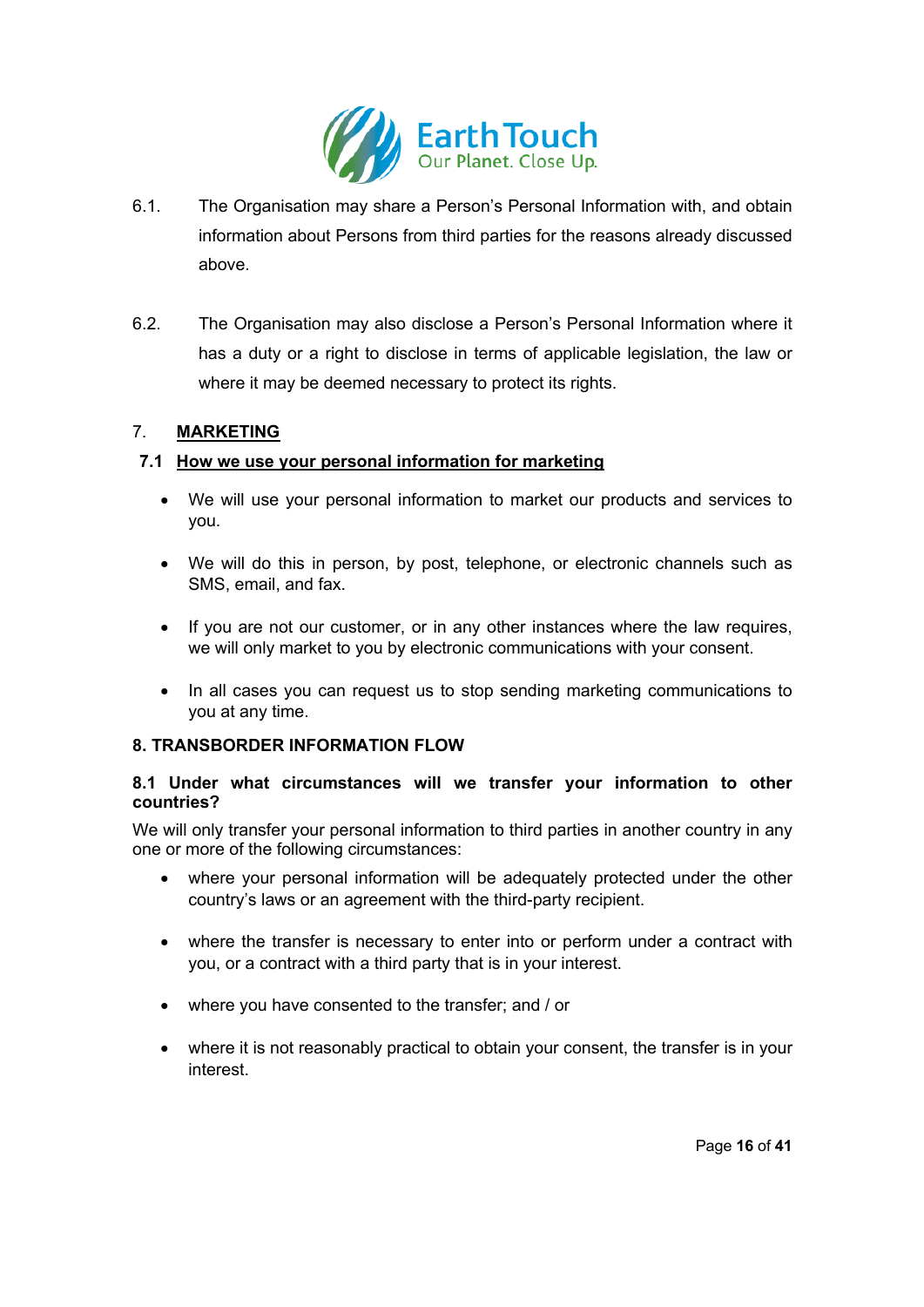

This transfer will happen within the requirements and safeguards of the law. Where possible, the party processing your personal information in the other country will agree to apply the same level of protection as available by law in your country or if the other country's laws provide better protection, the other country's laws would be agreed to and applied.

# 8. **SAFEGUARDING PERSONAL INFORMATION**

- 8.1. It is a requirement of POPI to adequately protect the Personal Information held by the Organisation and to avoid unauthorised access and use of Personal Information. The Organisation continuously reviews its security controls and processes to ensure that Personal Information is secure.
- 8.2. We will take appropriate and reasonable technical and organisational steps to protect your personal information according to industry best practices. Our security measures (including physical, technological, and procedural safeguards) will be appropriate and reasonable. This includes the following:
	- 8.2.1 keeping our systems secure (like monitoring access and usage);
	- 8.2.2 storing our records securely.
	- 8.2.3 controlling the access to our buildings, systems and/or records; and
	- 8.2.4 safely destroying or deleting records.
	- 8.2.5 ensure compliance with best practice standards
	- **8.3** The following procedures must be in place in order to protect Personal Information:
		- **8.3.1** the Organisation's Information Officer whose details are available below and who is responsible for the compliance with the conditions of the lawful processing of Personal Information and other provisions of POPI;
		- **8.3.2** employees are required to sign Confidentiality Agreements which are considered annexures to their Employment Contracts, and receive induction on and a copy of this Policy;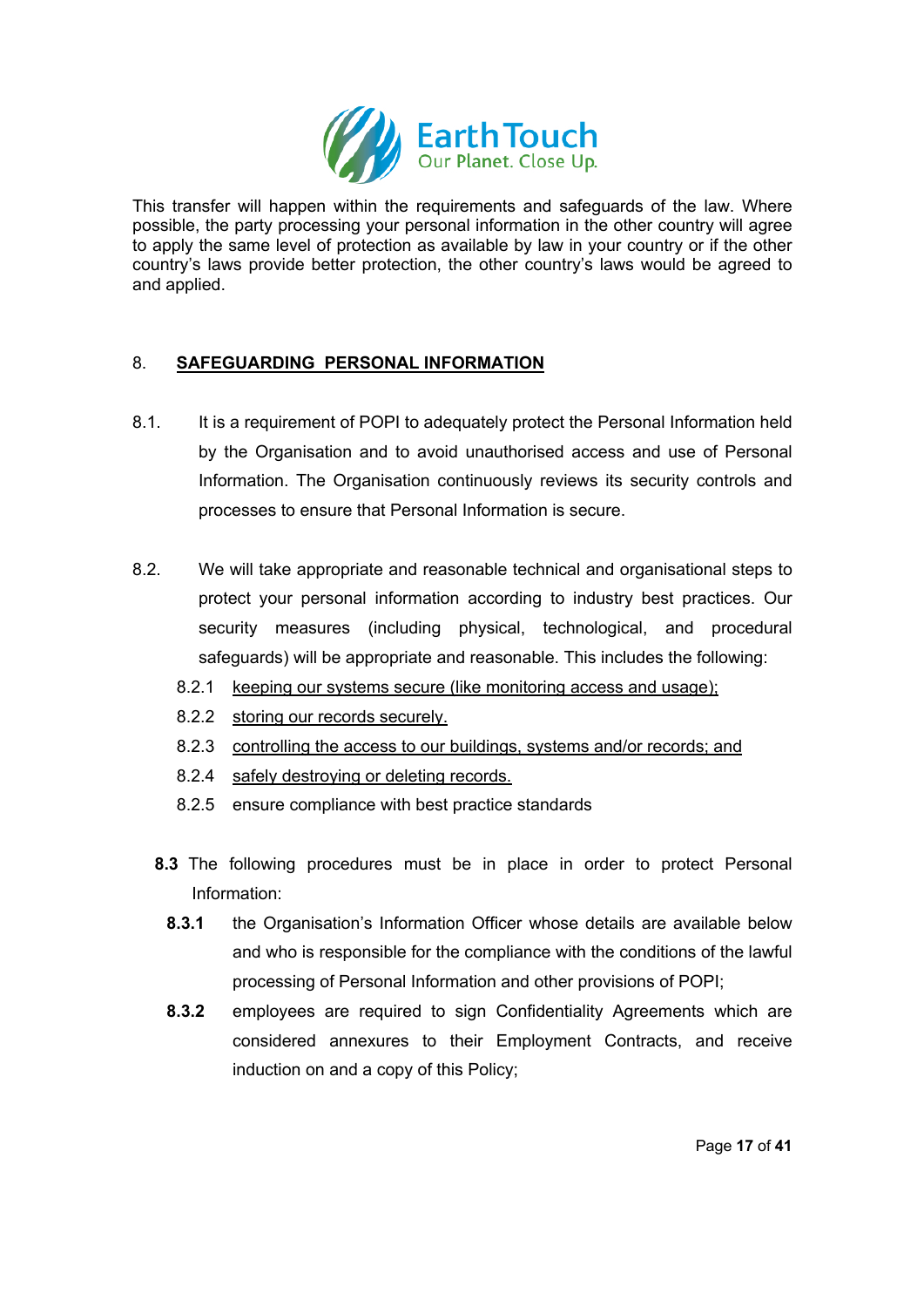

- **8.3.3** hard copy files are securely stored in the filing room and electronic versions are stored on the server and are destroyed after 5 years of any contract or transaction mentioned in paragraph 3 to this Policy comes to an end;
- **8.3.4** the Organisation's internal server hard drives are protected and the Organisation also maintains a backup server remotely located to ensure the integrity and security of the information contained on the Organisation's Information Technology Infrastructure in the event of the loss or destruction of physical IT assets within the Organisation.
- **8.3.5** a disaster recovery register will be kept to log any security incidents and to report on and manage said incidents. This register will be maintained by the Information Officer.
- **8.3.6** consent to process a Person's Personal Information is obtained from the Person (or a person who is authorised by the Person to provide the candidates' Personal Information) during registration.

# **9 ACCESS AND CORRECTION OF PERSONAL INFORMATION**

- 9.2 A Person has the right to access the Personal Information that the Organisation holds about them. A Person also has the right to ask for an update, correction or deletion their Personal Information on reasonable grounds. Once a Person objects to the processing of their Personal Information, the Organisation may no longer process such Person's Personal Information.
- **9.3** The Data Subject shall have the right to obtain from the Information Officer confirmation as to whether or not personal data concerning him or her are being processed, and, where that is the case, access to the personal data<sup>2</sup>.

Page **18** of **41**  $2$  In terms of Article 15 of the General Data Protection Regulation, the Data Subject has the right to the following information: (a) the purposes of the processing; (b) the categories of personal data concerned; (c) the recipients or categories of recipient to whom the personal data have been or will be disclosed, in particular recipients in third countries or international organisations; (d) where possible, the envisaged period for which the personal data will be stored, or, if not possible, the criteria used to determine that period; (e) the existence of the right to request from the controller rectification or erasure of personal data or restriction of processing of personal data concerning the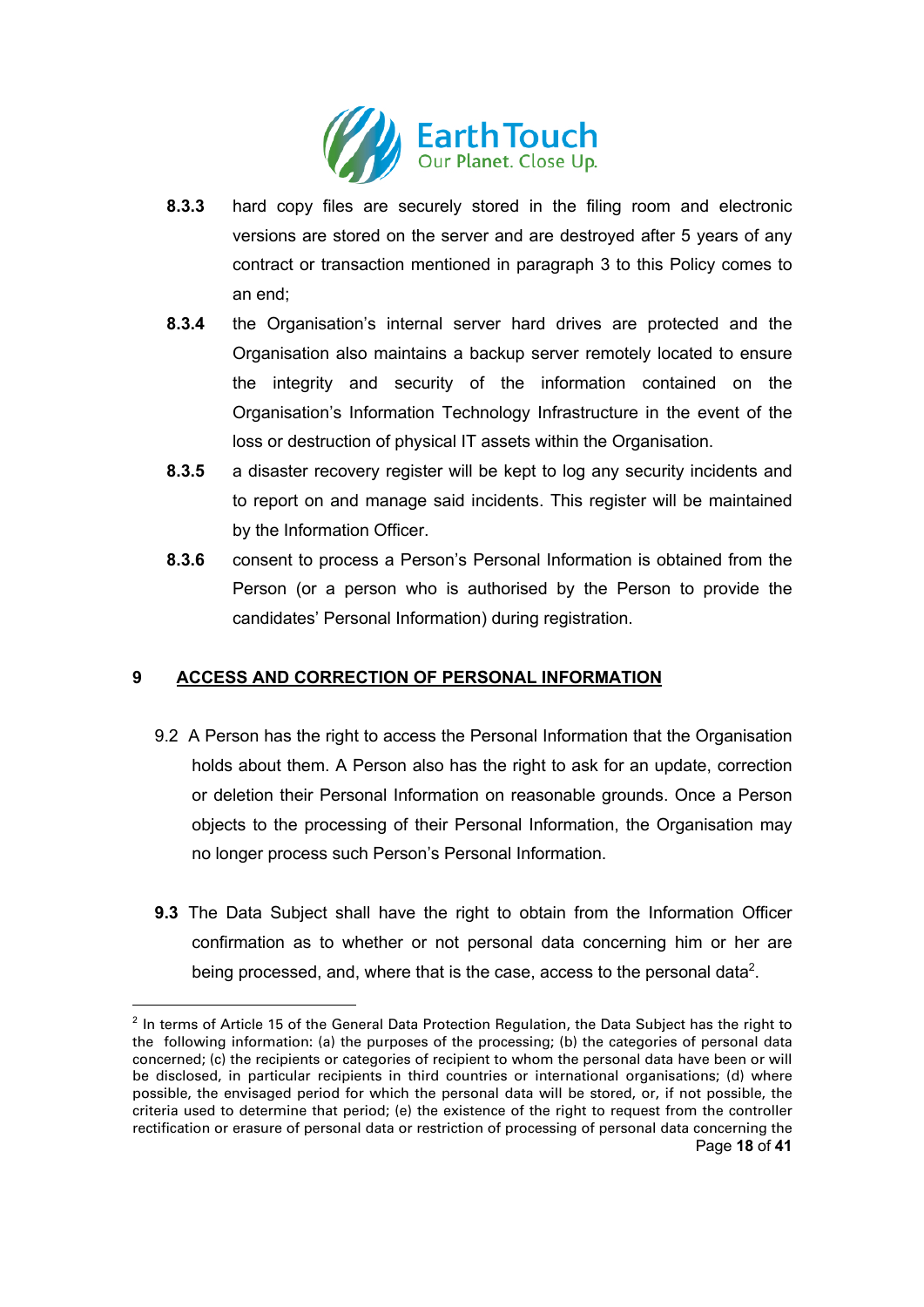

#### **10 OTHER CONFIDENTIAL INFORMATION**

- **10.2** Besides protecting Personal Information, the Organisation also has Other Confidential Information that must remain protected.
- **10.3** All Employees are to sign confidentiality agreements upon employment and induced and provided with a copy of this Policy as amended from time to time.
- 10.4 Users are entitled to access only those elements of IT Systems that are consistent with their authorisation
- **10.5** The data breach protocols in this Policy applies to Personal Information as well as Other Confidential Information.

# **11 RESPONSIBLE PARTY FOR PERSONAL AND OTHER CONFIDENTIAL DATA BREACHES**

- 11.2The Information Officer is responsible for managing personal and Other Confidential data security breaches in conjunction with the Board and the head of IT services within the Organisation.
- 11.3In disaster situations, the Disaster Project Team shall take over responsibility and manage personal data security breaches in conjunction with the Information Officer.

Information Officer Details

| Name                                  | Lara Cox, Group COO   |
|---------------------------------------|-----------------------|
| E-mail Address                        | lcox@earthtouchsa.com |
| Telephone Number (Tel: +44 7471798209 |                       |

Page **19** of **41** Data Subject or to object to such processing; (f) the right to lodge a complaint with a supervisory authority; (g) where the personal data are not collected from the Data Subject, any available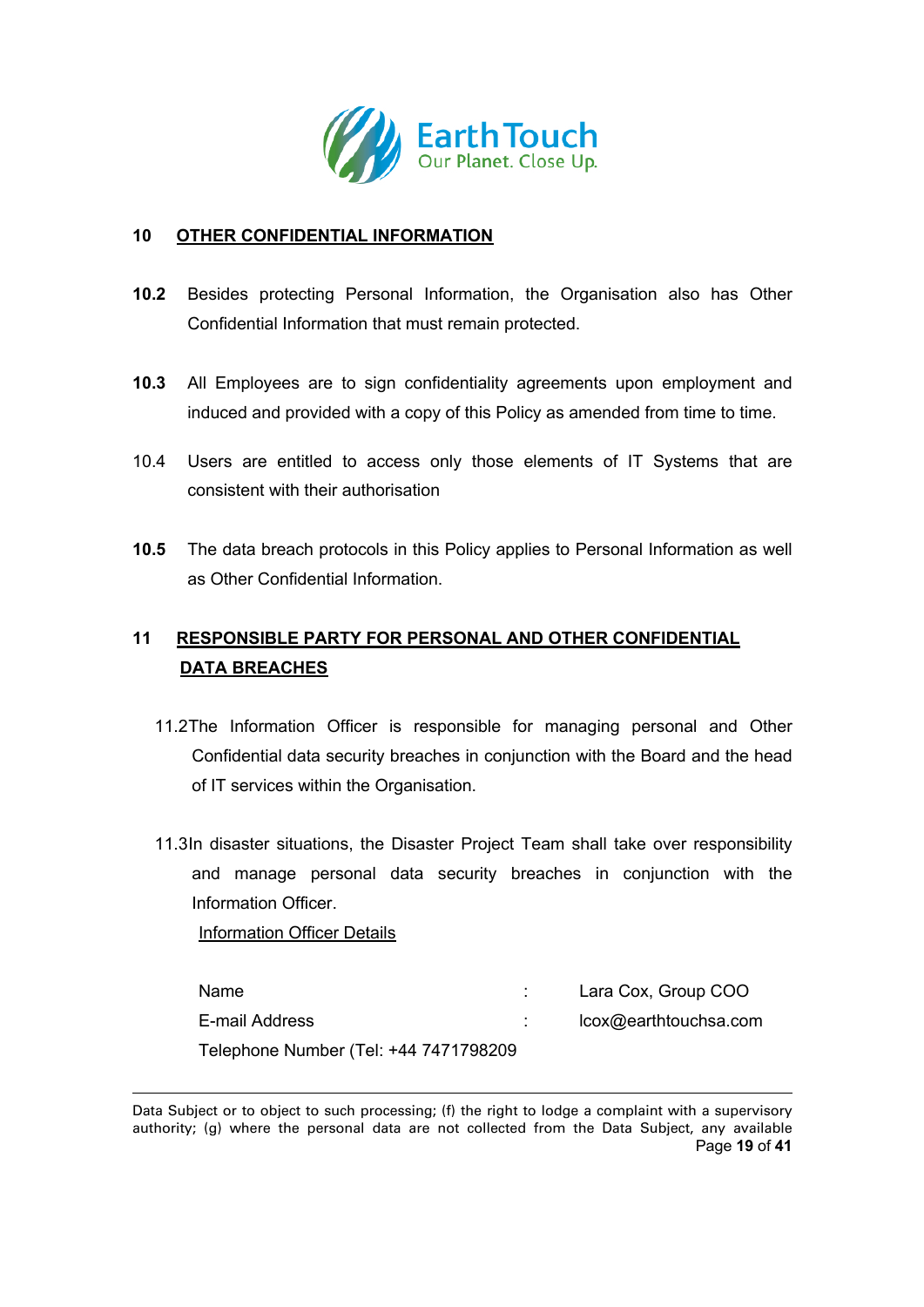

# **12 REPORTING PERSONAL AND OTHER DATA BREACHES**

- 12.2 In the event that an Employee becomes aware of an actual, potential or suspected breach of personal data security, the Employee must immediately report the incident to the Information Officer.
- 12.3 The Employee shall immediately or as soon as practicable, submit the attached Data Security Breach Form<sup>3</sup> to the Information Officer at lcox@earthtouchsa.com
- 12.4 All the relevant details of an incident are recorded consistently and communicated on a need-to-know basis to the relevant staff necessary to ensure prompt and appropriate action to resolve the incident.

#### **13 MANAGING A PERSONAL OR OTHER CONFIDENTIAL DATA BREACH**

- **13.2** The following five (5) steps must be followed systematically in responding to a personal data breach:
	- Step 1: Identification & Initial Assessment
	- Step 2: Containment & Recovery
	- Step 3: Risk Assessment
	- Step 4: Incident Report
	- Step 5: Notification
	- Step 6: Evaluation & Response

#### 13.3 Step 1: Identification and initial assessment of the incident

13.3.1 Upon receipt of the Data Security Breach Form the Information Officer, shall conduct an initial assessment of the incident by establishing:

information as to their source; (h) the existence of automated decision-making.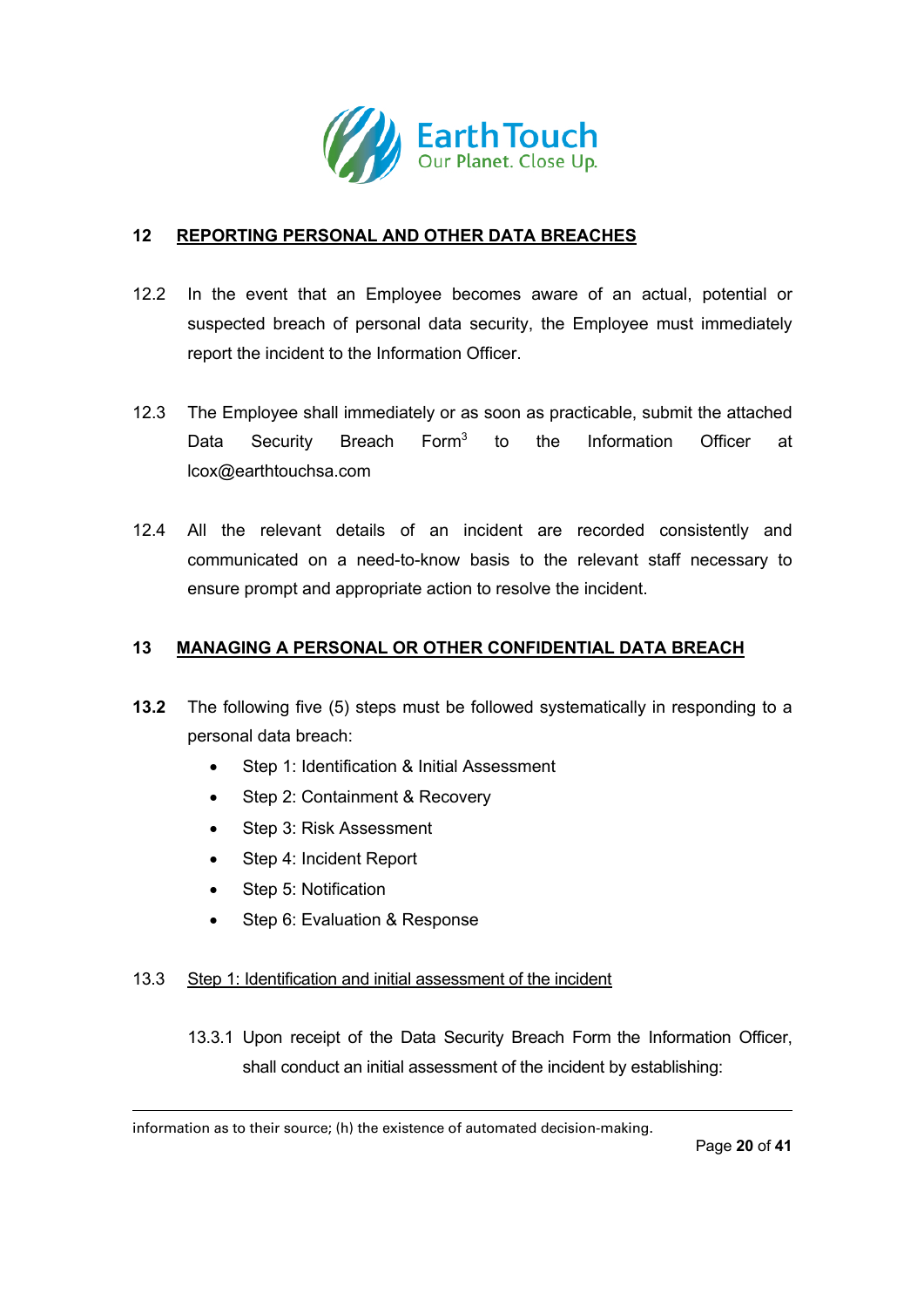

- a) if a personal data security breach has taken place;
- b) what personal data is involved in the breach;
- c) the cause of the breach;
- d) the extent of the breach (how many individuals are affected);
- e) the potential harm to affected individuals; and
- f) measures to contain the breach.
- 13.3.2 The Information Officer shall determine the severity of the incident using the checklist contained in Appendix B and shall record this initial assessment in Part 2 of the Data Security Breach Form.
- 13.3.3 The severity of the incident will be categorised as level 1 (Local), 2a (Minor), 2b (Major) or 3 (Catastrophic).
- 13.3.4 Incidents shall be managed according to their severity. Levels 2b and 3 shall be escalated to the Disaster Project Team which will be responsible for the management and close-out of the incident. The Disaster Project Team is to manage the breach in conjunction with the Information Officer.
- 13.3.5 The Information Officer shall be responsible for the management and close-out of level 1 and 2a incidents. The Information Officer may if necessary, appoint a group of relevant stakeholders within the Organisation to assist with further investigation of such incidents.

# 13.4 Step 2: Containment and recovery

- 13.4.1 The Organisation must take immediate and appropriate steps to limit the identified data breach.
- 13.4.2 The Information Officer and Board shall establish:
	- a) Who within the Organisation needs to be made aware of the breach (Legal, IT, Public Relations etc).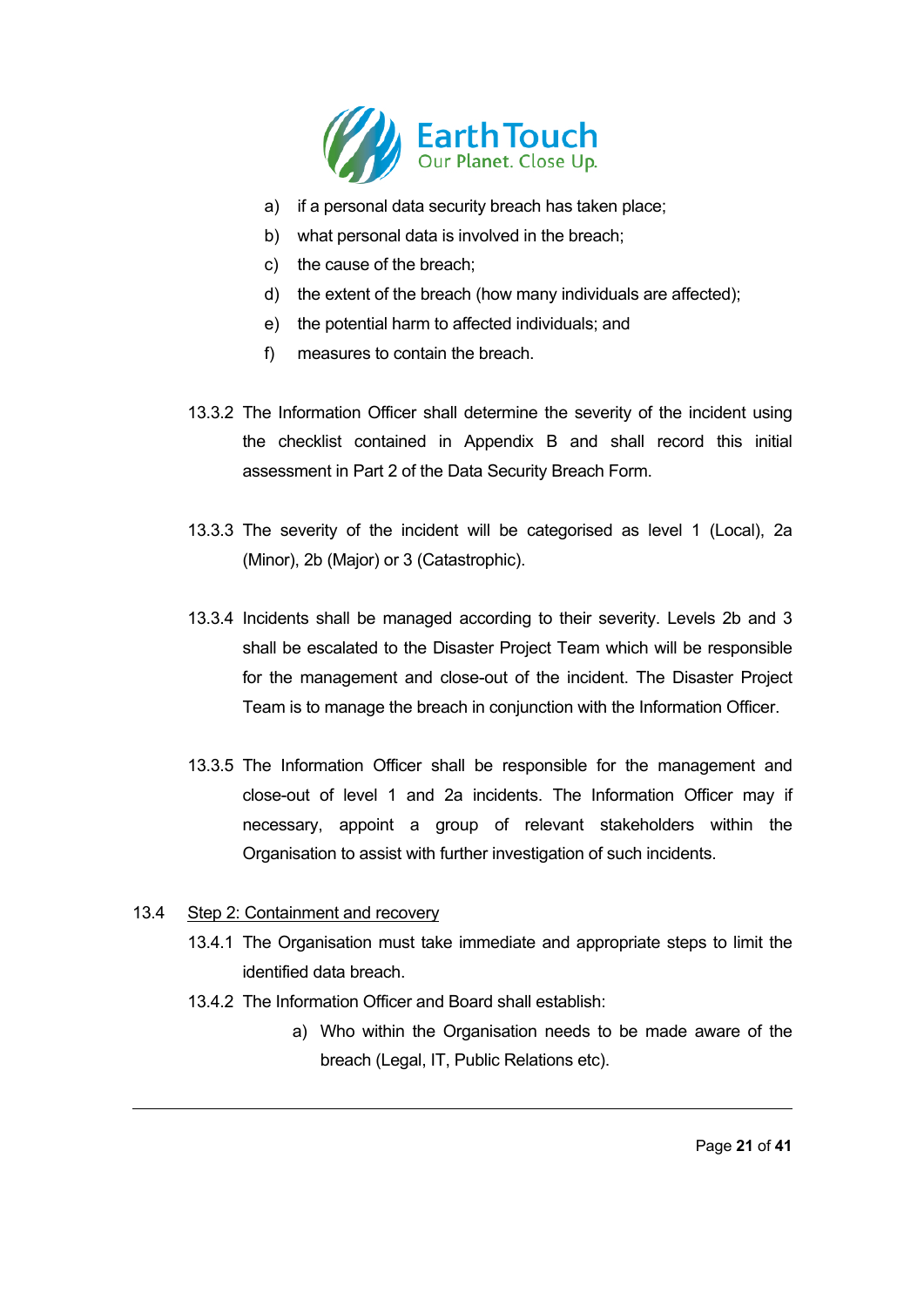

b) What such persons are expected to do in order to contain the breach.

*\*this may include changing passwords, closing a compromised section of the network, finding lost equipment, contracting external experts.*

c) Whether measures can be taken to limit the damage caused by the breach.

\**this may include the use of backups.* 

- *d)* Whether circumstances dictate that affected individuals are to be notified immediately (where there is a high level of risk of serious harm to affected individuals).
- *e)* Whether it is appropriate to inform the South African Police Services

\**in cases involving theft or other criminal activity.* 

## 13.5 Step 3: Risk Assessment

- 13.5.1 Assessment of risk arising from a personal or Other Confidential data security breach is to be conducted by likelihood of consequences and the severity thereof.<sup>4</sup>
- 13.5.2 In assessing a risk arising from a personal data security breach, the Information Officer shall consider, in consultation with relevant stakeholders, the potential adverse consequences for individuals, i.e. how likely are adverse consequences to materialise and, if so, how serious or substantial are they likely to be. In this regard, Part 1 of the Data Security Breach Report Form shall be of assistance.
- 13.5.3 Risks to be assessed include, but are not limited to:

<sup>4</sup> This method is in accordance with the **GDPR Article 29 - Working party guidelines**; read with paragraph 4.5.3 ISO/IEC 27000:2018; the systematic approach of estimating the magnitude of risks (risk analysis); the process of comparing the estimated risks against risk criteria to determine the significance of the risks (risk evaluation).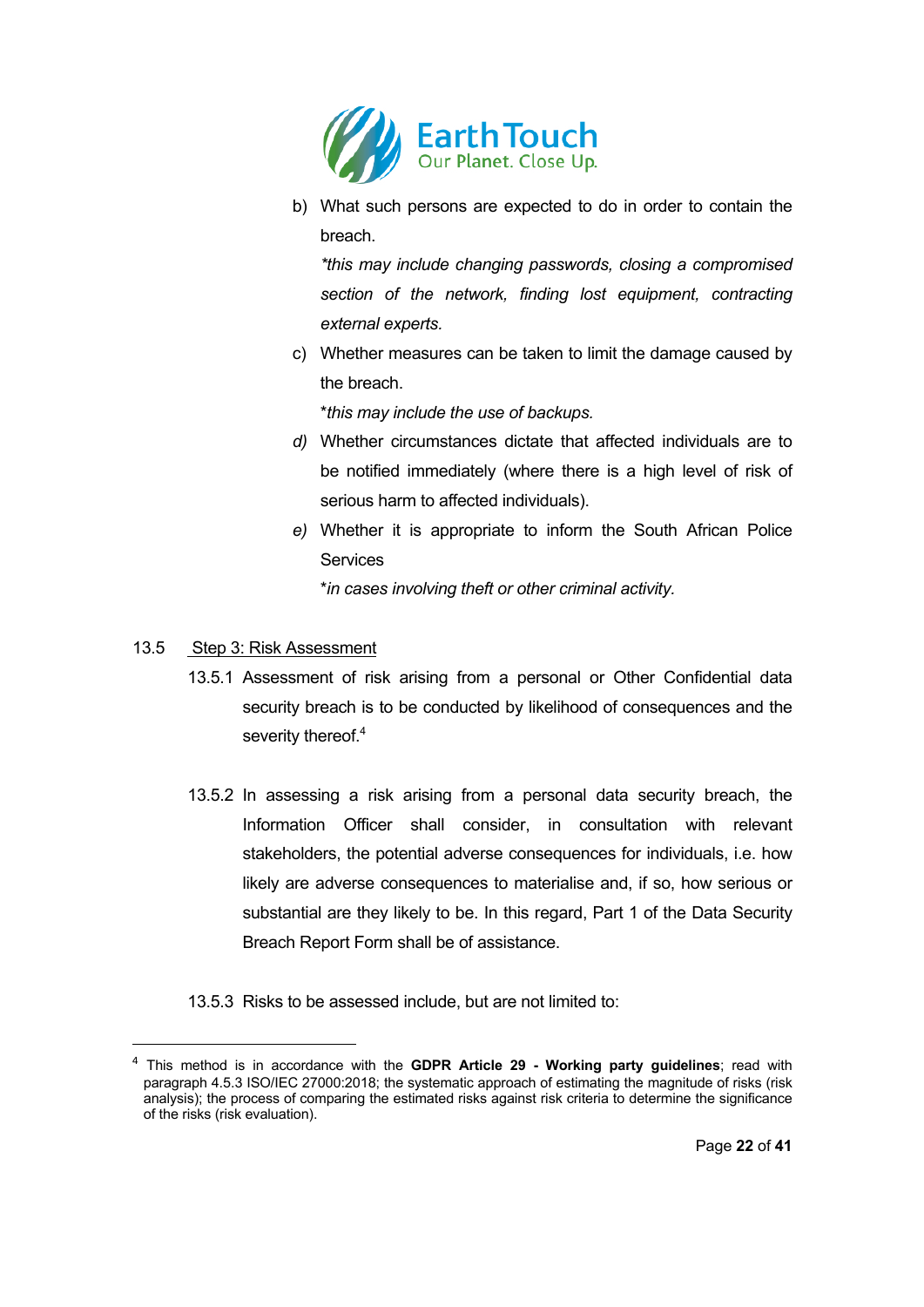

- a) Risks for the individuals affected:
	- What are the potential consequences for individuals?
	- How serious are these potential consequences?
	- What is the likelihood of these consequences manifesting?
- b) Risks for the Organisation
	- Legal compliance.
	- Financial.
	- Reputational.
	- Continuity of service delivery.

#### 13.6 Step 4: Incident report

- 13.6.1 Following the risk assessment, and irrespective of the level of risk, the Information Officer must compile an Incident Report detailing:
	- a) A summary of the breach;
	- b) If known, Employees and other persons involved in or responsible for the breach;
	- c) Any details in respect of information, IT equipment or systems involved, lost or compromised in the breach;
	- d) Details as to how the breach occurred;
	- e) Actions taken and proposed to resolve the breach and the consequences flowing therefrom;
	- f) Potential consequences yet to materialise; and
	- g) Recommendations to prevent the reoccurrence of the breach.

13.6.2 A copy of the Incident Report shall be furnished to the Board.

#### 13.7 Step 5: Notification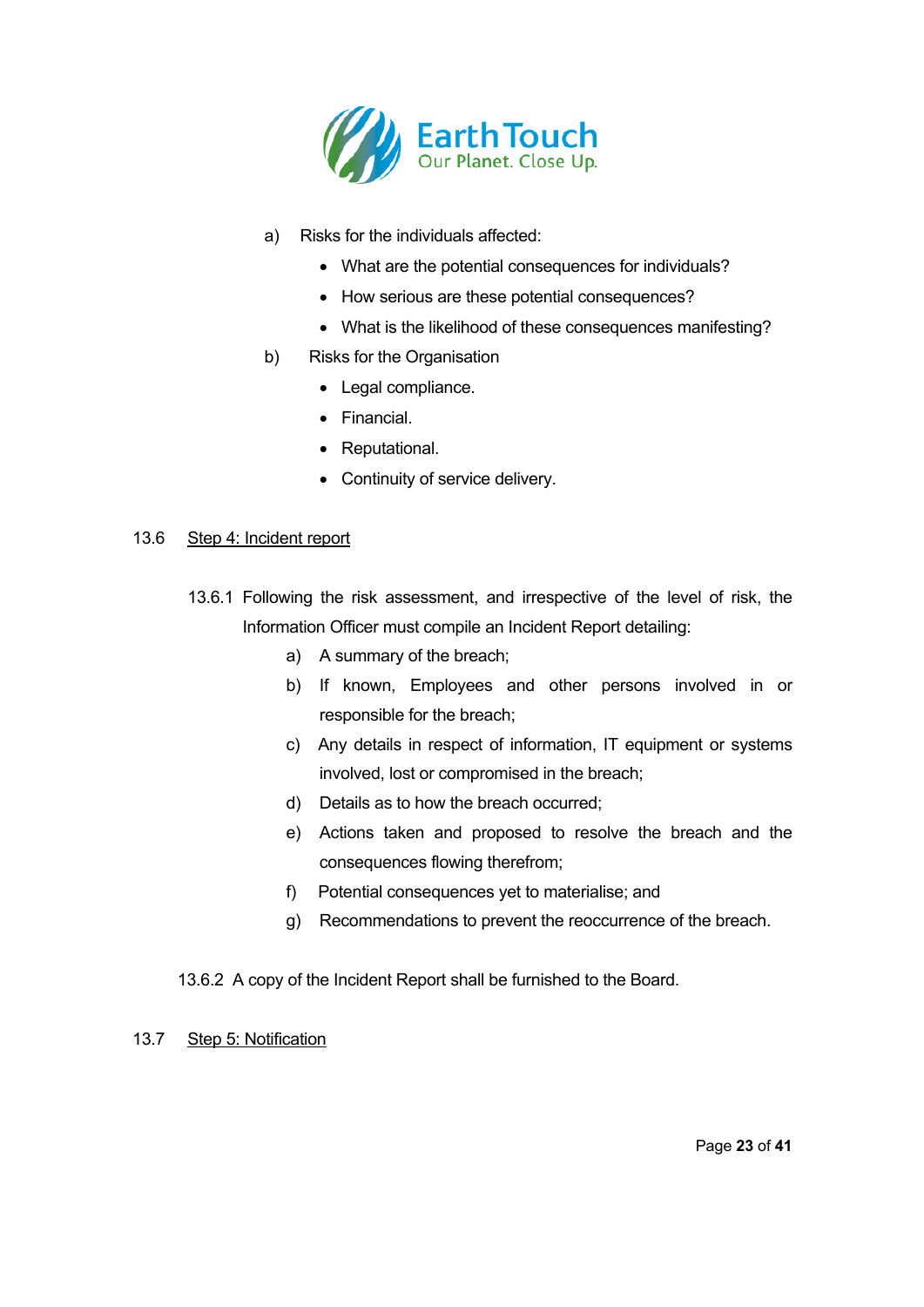

- 13.7.1 On the basis of the above risk assessment, the Board shall determine whether it is necessary to formally notify:
	- a) the Information Regulator;
	- b) individuals affected by the breach;
	- c) insurers of the Organisation;
	- d) SAPS;
	- e) financial institutions (banks, medical aid etc.)
	- f) press/media; and
	- g) external legal advisors
- 13.7.2 Notification to the Information Regulator and affected individuals, where necessary, should occur within 72 hours of the Organisation having reasonable certainty that a security incident occurred and personal data was compromised.<sup>5</sup>.
- 13.7.3 This 72-hour time period shall not commence during the initial assessment (investigation) to determine whether or not a breach occurred.
- **13.7.4** Where the Organisation has been notified of a breach by third party Operators, the Organisation is deemed to have reasonable certainty**.**

# **Information Regulator and Affected Individuals**

13.7.5 POPI requires that where there are reasonable grounds to believe that a breach has occurred, the Organisation must notify the Information Regulator and affected Individuals. Given this overbroad and overburdening obligation, the Organisation shall adopt the risk-based approach to notification of the Information Regulator using the results of the risk assessment in Step 3.

<sup>&</sup>lt;sup>5</sup> Section 22 of POPI requires notification to be made as soon as reasonably possible after the discovery of the compromise.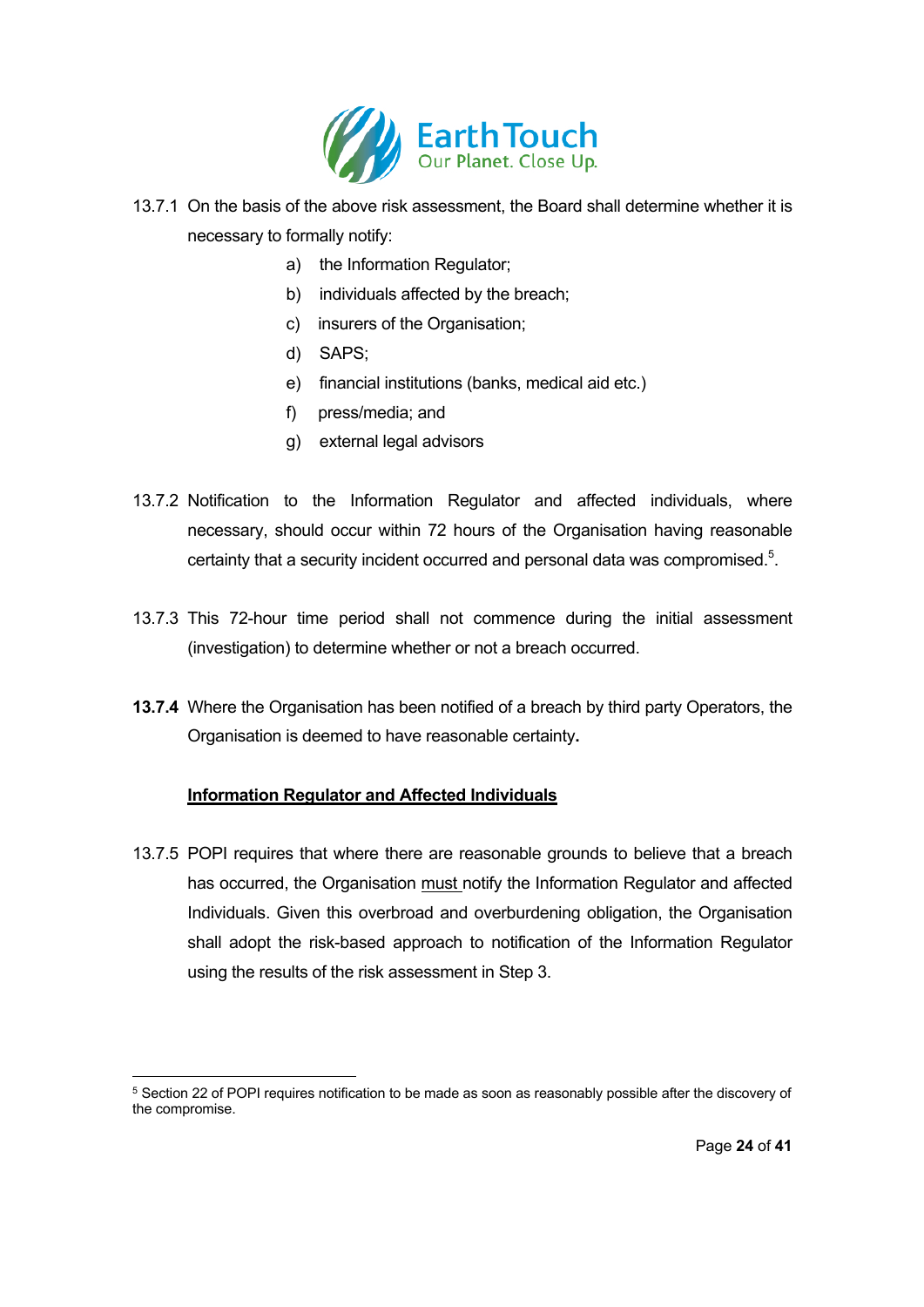

Scope of notification: All data breaches likely to result in risk to rights and freedoms of Data Subject.

- a) No likely risk  $\rightarrow$  No notification
- b) Likelihood of risk Notify the Information Regulator
- c) Likelihood of high risk Notify both the Information Regulator and affected individuals.
- 13.7.6 The **Step 3: Risk assessment** must be documented by the Information Officer regardless of risk level or notification obligations and shall further include reasons for not notifying the Information Regulator and/or affected individuals. The Information Officer must retain the records in relation thereto in a central records repository.
- 13.7.7 Notification to affected individuals shall not be required if appropriate measures render the data unintelligible or render the high risk unlikely to materialise.

# **Methods of Notification**

# **13.7.8 Notifying the Information Regulator**

- a) All contact with the Information Regulator shall occur through the Information Officer, by way of email and must not involve the communication of personal data.
- b) Where notification has not occurred within 72 hours, the notification shall include the reasons for not doing so.
- c) Where notification to the Information Regulator is appropriate, the Information Officer shall submit the Incident Report together with a recommendation with regard to the measures to be taken by individuals to mitigate the possible adverse effects of the compromise.
- 13.7.9 Notifying affected individuals
	- a) The Information Officer must firstly consider who to notify.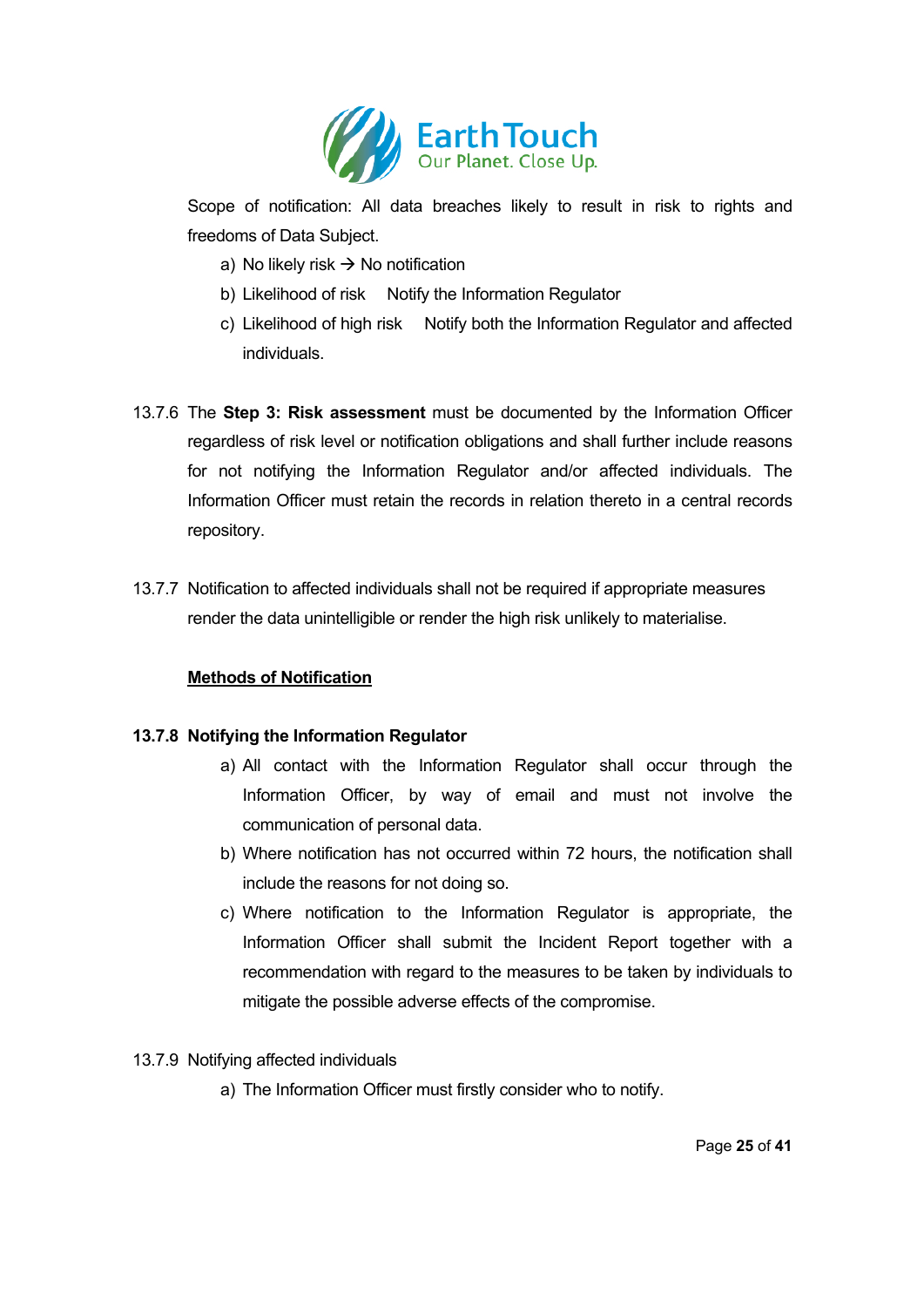

- b) The main objective of notification to individuals is to provide specific information about steps they should take to protect themselves. This is the underlying principle for why individuals are being notified.
- c) As a minimum POPI requires the following information to be included in this notification:
	- (i) a description of the possible consequences of the security compromise;
	- (ii) a description of the measures that the Responsible Party intends to take or has taken to address the security compromise;
	- (iii) a recommendation with regard to the measures to be taken by the individual to mitigate the possible adverse effects of the security compromise;
	- (iv) if known to the Organisation, the identity of the unauthorised person who may have accessed or acquired the personal information; and
	- (v) Contact information for further details.
- d) In deciding how to communicate the notification to individuals, the Information Officer must consider, in consultation with the head of the Organisation's media/public relations department what is appropriate in the circumstances. In this regard:
	- (i) a large number of affected individuals is indicative that a public press release may be more appropriate opposed to individual communication.
	- (ii) if sensitive personal information is compromised individual communication is preferable.
	- (iii) It must be determined whether legal advice is required in preparing such notification.

# 13.8 Step 6: Evaluation and response

Page **26** of **41** 13.8.1 Subsequent to a personal data security breach, the Information Officer must, in consultation with the Organisation's stakeholders, reflect on the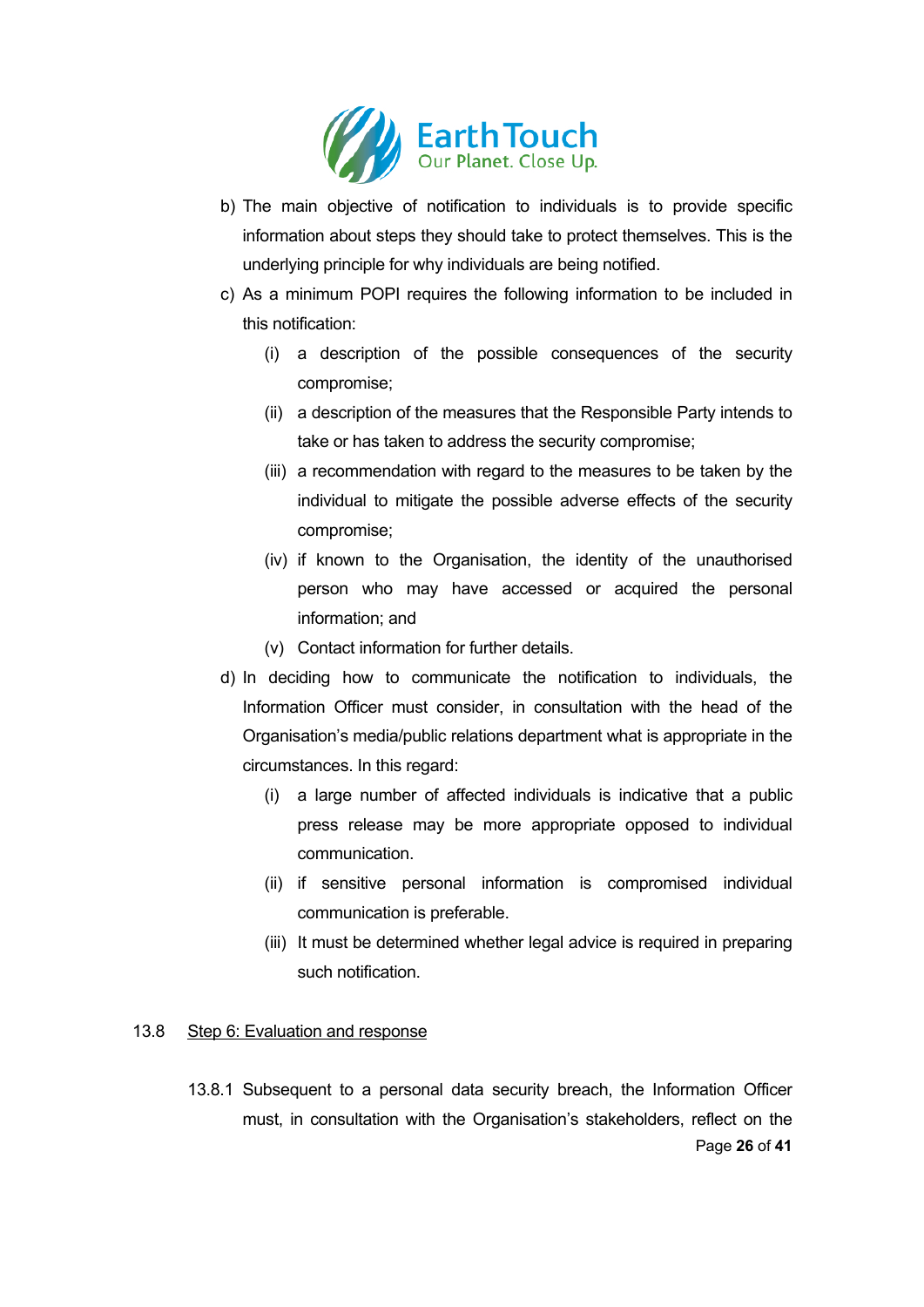

incident with the purpose of ensuring that the steps taken were appropriate and where improvements are required.

- 13.8.2 In the case of a serious breach (i.e. risk level 2b and above), the aforesaid parties must review:
	- a) What action needs to be taken to reduce the risk of future breaches and to minimise the potential impact thereof?
	- b) Whether policies, procedures or reporting lines need to be improved to increase the effectiveness of the response to the breach?
	- c) Are there weak points in security controls that need to be strengthened?
	- d) Are staff and users of services aware of their responsibilities for information security and adequately trained?
	- e) Is additional investment required to reduce exposure?
- 13.8.3 The Board, together with the Information Officer, is to consider whether it is appropriate to pursue any civil or criminal legal proceedings against individuals or groups and/or any disciplinary proceedings against Employees of the Organisation.

# **14 RECORDS**

- 14.2 The Information Officer shall compile and maintain a central records repository of all personal data breaches and will report on incidents to the Board at least on a quarterly basis in order to identify lessons learned, patterns of incidents and evidence of weakness that need to be addressed. All level 2b and 3 breaches shall be recorded by the Disaster Project Team in the disaster recovery register.
- 14.3 All consultations and communications should be recorded or reduced to writing as soon as reasonably practicable.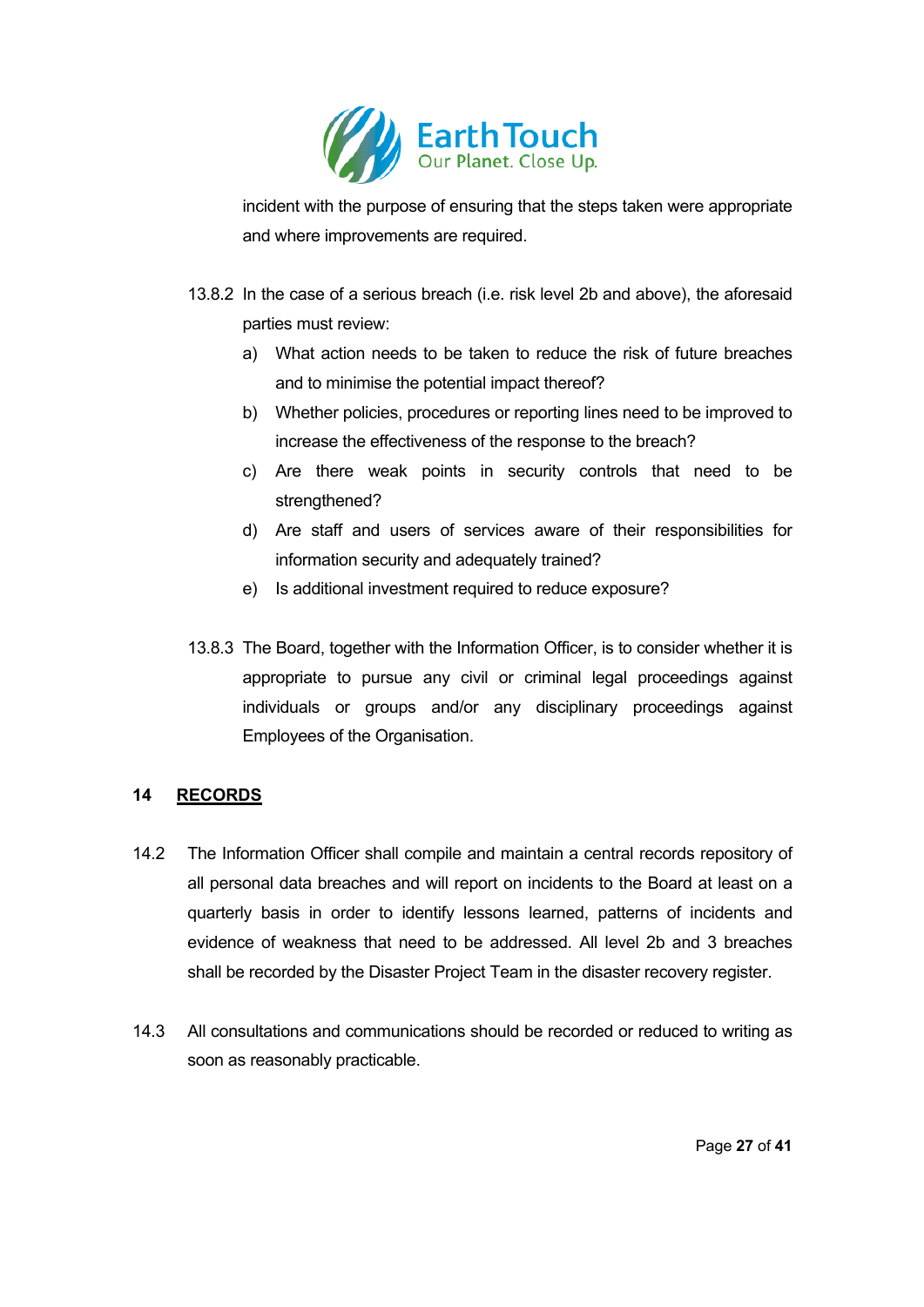

- 14.4 The central records repository shall include all assessments, forms and minutes conducted in accordance with Step 1 to Step 6.
- 14.5 Tasks of the Information Officer include the following:
	- 14.5.1 to inform and advise the Information Officer or the processor and the employees who carry out processing of their obligations pursuant to the POPIA and any other applicable laws relating to data protection provisions;
	- 14.5.2 to monitor compliance with applicable laws and Regulations data protection provisions and with the policies of the Information Officer or processor in relation to the protection of personal data, including the assignment of responsibilities, awareness-raising and training of staff involved in processing operations, and the related audits;
	- 14.5.3 to provide advice where requested as regards the data protection impact assessment and monitor its performance;
	- 14.5.4 to cooperate with the supervisory authority;
	- 14.5.5 to act as the contact point for the supervisory authority on issues relating to processing, including the prior consultation; and
	- 14.5.6 to consult, where appropriate, with regard to any other matter.
	- 14.5.7 the Information Officer shall in the performance of his or her tasks have due regard to the risk associated with processing operations, taking into account the nature, scope, context and purposes of processing.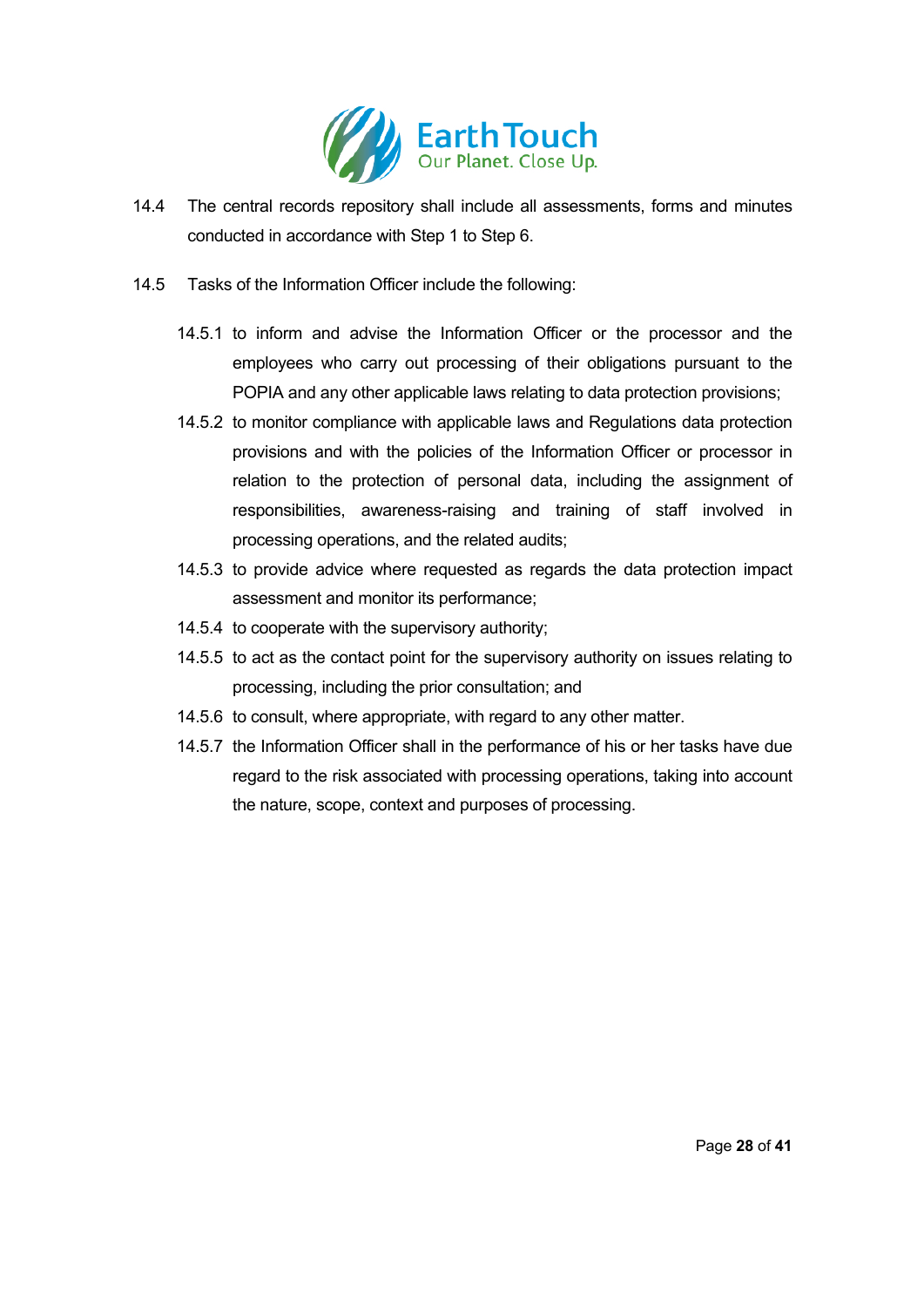

# **15 APPENDIX A**

# **DATA SUBJECT CONSENT**

#### **General**

|                                                                                                          | <b>The Organisation</b>                                                                                                                                                                                                                                                                                                                                                                                                                                                                                                                                                                                                                                                                                                                                                                                             | <b>Information Officer: Lara Cox</b> |                               |                                                                      |  |                            |
|----------------------------------------------------------------------------------------------------------|---------------------------------------------------------------------------------------------------------------------------------------------------------------------------------------------------------------------------------------------------------------------------------------------------------------------------------------------------------------------------------------------------------------------------------------------------------------------------------------------------------------------------------------------------------------------------------------------------------------------------------------------------------------------------------------------------------------------------------------------------------------------------------------------------------------------|--------------------------------------|-------------------------------|----------------------------------------------------------------------|--|----------------------------|
| Earth Touch (Pty) Ltd<br>E-mail Address:                                                                 |                                                                                                                                                                                                                                                                                                                                                                                                                                                                                                                                                                                                                                                                                                                                                                                                                     |                                      | lcox@earthtouchsa.com         |                                                                      |  |                            |
| Registration Number: 2006/014191/07<br>Telephone Number during office hours (08H00 - 17H00) (Tel: +44 74 |                                                                                                                                                                                                                                                                                                                                                                                                                                                                                                                                                                                                                                                                                                                                                                                                                     |                                      |                               |                                                                      |  |                            |
|                                                                                                          | Contact details:                                                                                                                                                                                                                                                                                                                                                                                                                                                                                                                                                                                                                                                                                                                                                                                                    | 717198209)                           |                               |                                                                      |  |                            |
|                                                                                                          |                                                                                                                                                                                                                                                                                                                                                                                                                                                                                                                                                                                                                                                                                                                                                                                                                     |                                      |                               |                                                                      |  |                            |
|                                                                                                          | <b>Reason for requesting Personal Information</b>                                                                                                                                                                                                                                                                                                                                                                                                                                                                                                                                                                                                                                                                                                                                                                   |                                      | <b>Applicable</b><br>Yes / No | Further explanation of<br>request for Personal<br><b>Information</b> |  | <b>Consent</b><br>Yes / No |
| 1.                                                                                                       | Personal Information of applicants for employment or internship with the Organisation<br>for the purposes of confirming, verifying personal details, contacting, consideration,<br>appointment and performance of the contract of employment, including discharge of<br>obligations laid down by law or by collective agreements, management, planning and<br>organisation of work, equality and diversity in the workplace, health and safety at work,<br>protection of employer's or customer's property and for the purposes of the exercise<br>and enjoyment, on an individual or collective basis, of rights and benefits related to<br>employment, and for the purpose of the termination of the employment relationship<br>where applicable as well as for legislative audit and record keeping purposes and |                                      |                               |                                                                      |  |                            |
| 2.                                                                                                       | compliance with legal and regulatory requirements (eg. Tax and labour law)<br>Personal Information of its contractors for the purposes of confirming, verifying and<br>updating the Person's details, contracting in respect of transactions, audit and record<br>keeping purposes.                                                                                                                                                                                                                                                                                                                                                                                                                                                                                                                                 |                                      |                               |                                                                      |  |                            |
| 3.                                                                                                       | Personal Information of its suppliers for the purposes of confirming, verifying and<br>updating the Peron's details, contracting in respect of transactions, audit and record                                                                                                                                                                                                                                                                                                                                                                                                                                                                                                                                                                                                                                       |                                      |                               |                                                                      |  |                            |

Page **29** of **41**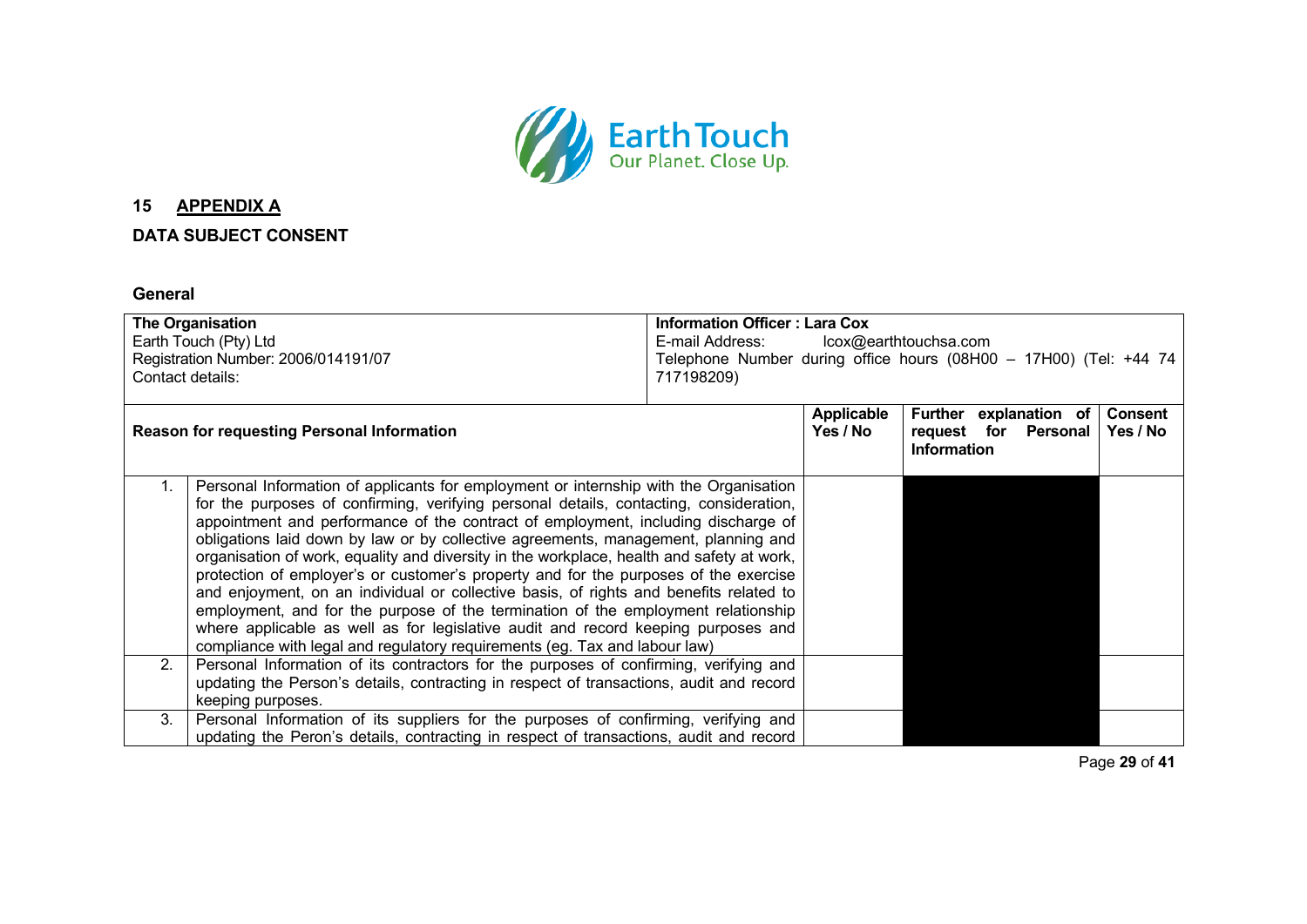

|      | keeping purposes                                                                                                                                                                                                                                                                                                                                                                     |                                                     |  |
|------|--------------------------------------------------------------------------------------------------------------------------------------------------------------------------------------------------------------------------------------------------------------------------------------------------------------------------------------------------------------------------------------|-----------------------------------------------------|--|
| 4.   | Personal Information that is necessary for compliance with a legal obligation to which<br>the Organisation is subject                                                                                                                                                                                                                                                                | (Describe<br>the<br>legal<br>obligation)            |  |
|      |                                                                                                                                                                                                                                                                                                                                                                                      |                                                     |  |
| 5.   |                                                                                                                                                                                                                                                                                                                                                                                      |                                                     |  |
| 6.   |                                                                                                                                                                                                                                                                                                                                                                                      |                                                     |  |
| 7.   | Personal Information that is necessary for the purposes of the legitimate interests<br>pursued by the Organisation or by a third party, except where such interests are<br>overridden by the interests or fundamental rights and freedoms of the Data Subject<br>which require protection of Personal Information, in particular where the Data Subject<br>is a child <sup>6</sup> . | (Describe the legitimate<br>interests being pursed) |  |
| 8.   | Any other: (Describe)                                                                                                                                                                                                                                                                                                                                                                |                                                     |  |
| 9.   | Describe any consequences for the Data Subject in providing the Personal Information:                                                                                                                                                                                                                                                                                                |                                                     |  |
| 10.1 | Employees of the Organisation who process the Personal Information will receive the<br>Personal Information subject to confidentiality statements or agreements with the<br>Organisation                                                                                                                                                                                             |                                                     |  |
| 11.  |                                                                                                                                                                                                                                                                                                                                                                                      |                                                     |  |
| 12.  | Personal Information will be stored for a period of 5 years                                                                                                                                                                                                                                                                                                                          |                                                     |  |
| 13.  | Consent may be withdrawn at any time, but this won't affect the lawfulness of processing<br>based on consent before its withdrawal                                                                                                                                                                                                                                                   |                                                     |  |

<sup>6</sup> General Data Protection Regulations: Article 6 (Lawfulness of processing)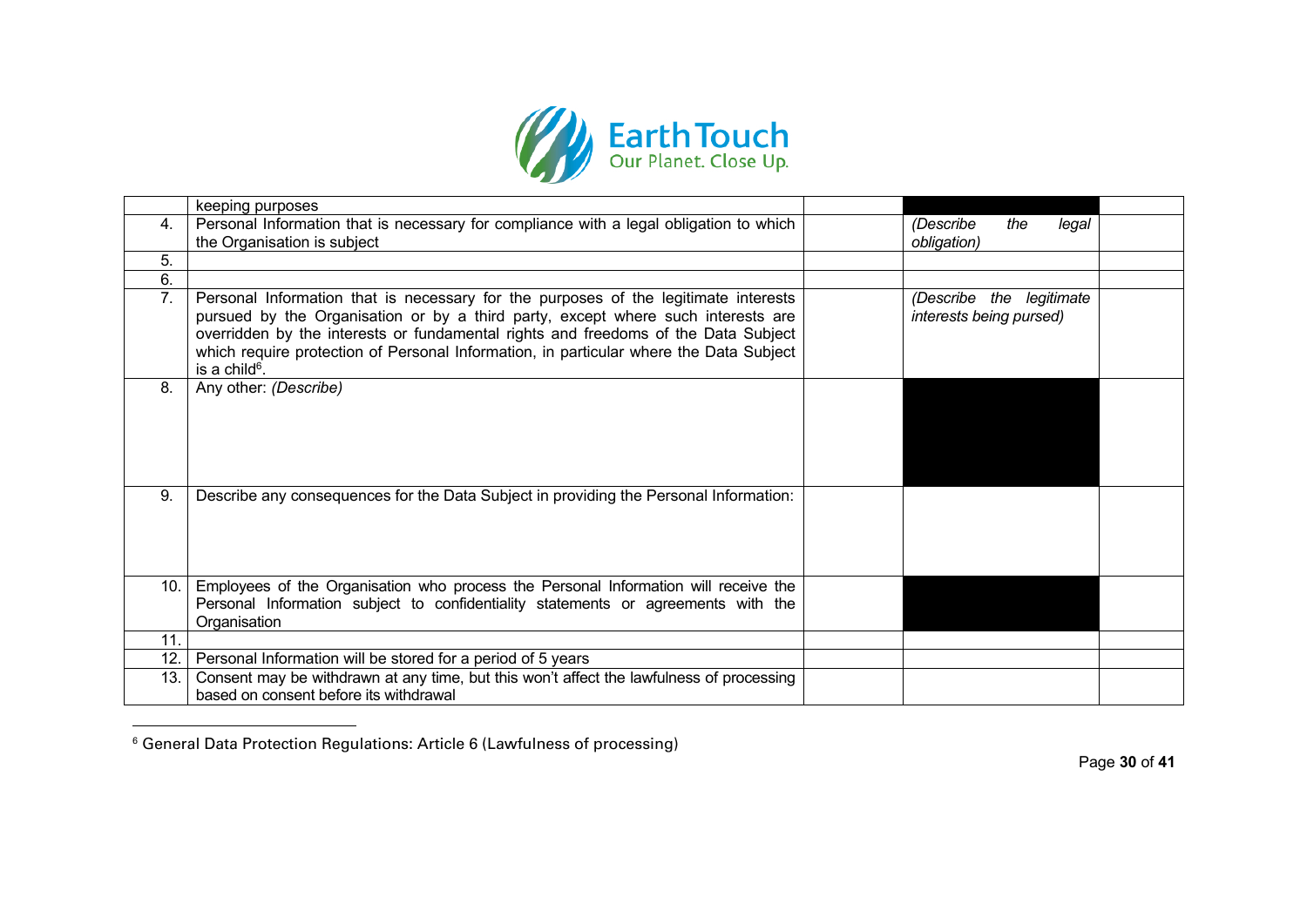

| 14.                         |                                                                                                                                                    | Complaints may be lodged with: The Information Regulator of South Africa or such body                                                                  |  |  |  |  |
|-----------------------------|----------------------------------------------------------------------------------------------------------------------------------------------------|--------------------------------------------------------------------------------------------------------------------------------------------------------|--|--|--|--|
|                             |                                                                                                                                                    | as determined by the GDPR whichever may be applicable                                                                                                  |  |  |  |  |
| 15.                         | Consequences of failure to provide the required Personal Information:                                                                              |                                                                                                                                                        |  |  |  |  |
| 16. I                       | Personal Information may be erased on request of the Data Subject, subject to the provisions of the Protection of Personal Information Act 4 of    |                                                                                                                                                        |  |  |  |  |
|                             |                                                                                                                                                    | 2013 as amended from time to time, read with the GDPR (article 17) as may be applicable to the Data Subject.                                           |  |  |  |  |
|                             |                                                                                                                                                    | 17. The Organisation shall act on any request by a Data Subject in relation to the Data Subject's Personal Information, unless the Organisation cannot |  |  |  |  |
|                             |                                                                                                                                                    | identify the Data Subject. The Organisation shall provide information on action taken on a request by the Data Subject without undue delay and         |  |  |  |  |
|                             |                                                                                                                                                    | within 1 month of receipt of the request. The period may be extended by another 2 months where necessary, taking into account the complexity           |  |  |  |  |
|                             |                                                                                                                                                    | and number of the requests. The Organisation shall inform the Data Subject of any such extension within one month of receipt of the request,           |  |  |  |  |
|                             |                                                                                                                                                    | together with the reasons for the delay. Where requests are manifestly unfounded or excessive, the Organisation may charge a reasonable fee            |  |  |  |  |
|                             | taking into account the administrative costs of providing the information or communication or taking the action requested, or refuse to act on the |                                                                                                                                                        |  |  |  |  |
|                             | request.                                                                                                                                           |                                                                                                                                                        |  |  |  |  |
|                             | GDPR means the General Data Protection Regulation                                                                                                  |                                                                                                                                                        |  |  |  |  |
| <b>Name of Data Subject</b> |                                                                                                                                                    |                                                                                                                                                        |  |  |  |  |
|                             |                                                                                                                                                    |                                                                                                                                                        |  |  |  |  |
|                             | <b>Signature of Data Subject</b>                                                                                                                   |                                                                                                                                                        |  |  |  |  |
|                             |                                                                                                                                                    |                                                                                                                                                        |  |  |  |  |
| <b>Date</b>                 |                                                                                                                                                    |                                                                                                                                                        |  |  |  |  |
|                             |                                                                                                                                                    |                                                                                                                                                        |  |  |  |  |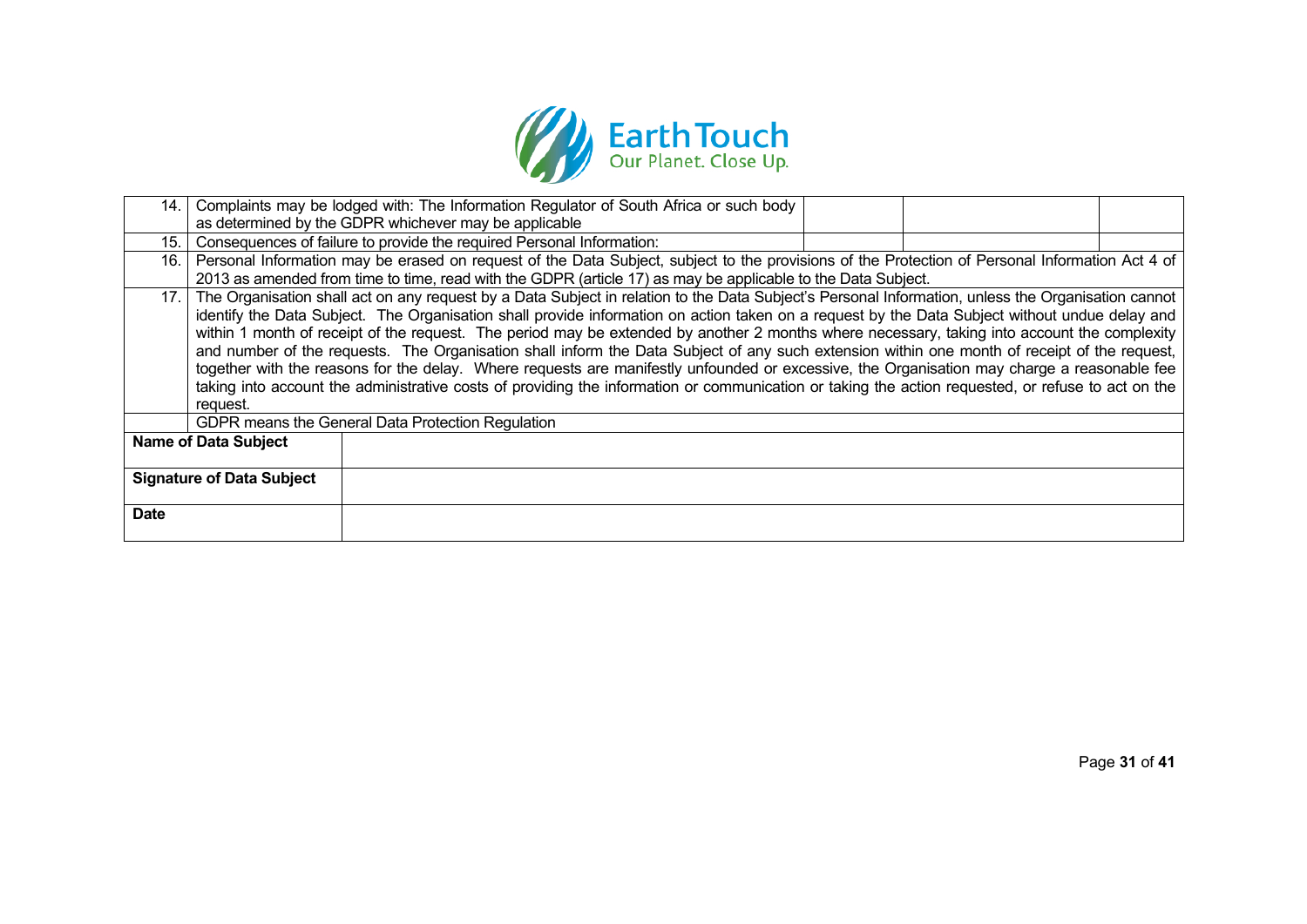

#### **Website consent**

(to be included in website terms and conditions of use, which must be updated from time to time)

*"At all times, Your personal information will be handled and/or processed in accordance with statutory provisions governing personal information.*

*Earth Touch is sensitive to the private nature of the information a User provides over the Website, including a User's name, company details, address and email address, and shall take all reasonable steps to protect the personal information of the User.*

*Any personal information provided by You to Earth Touch may be used by Earth Touch:*

*to operate, maintain, and improve the features and functionality of the Website and/or Your account;*

*to develop new products and services;*

*to provide marketing with aggregate information about the user base and usage patterns;*

*for internal administrative purposes;*

*for statistical purposes; and*

*to send You information regarding Earth Touch;*

*will not:*

*be used by Earth Touch to send commercial or marketing messages to You without Your prior consent, other than in the circumstances described in clauses 5.3<sup>7</sup> and 8.3.1.68 ;*

*be sold, shared, made available or transmitted to any third parties;*

 $7$  5.3 Certain third party vendors and/or advertising networks whose advertisements may appear on the Website, and other websites, may make use of cookies, and may serve and select advertisements based on Your browsing history, including Your prior visit(s) to the Website and/or other websites on the internet.5.3.1. The cookies gathered by such third party vendors and/or advertisement networks may be used to display advertisements to You on the Website based on the information contained in the cookies that such third party vendors and/or advertisement networks have gathered 5.3.2. If You do not agree with the use of cookies, or the gathering of your private browsing data through the use of cookies, you should: 5.3.2.1. visit the third party vendor's website to familiarize yourself with their cookie policy and to opt-out of their use of cookies where this is possible; 5.3.2.2. amend your browser settings to disable cookies (Please note that this may affect your user experience on certain websites); or 5.3.2.3. refrain from using websites that use cookies in a manner that you do not agree with; and, 5.3.2.4. visit aboutads.info should you require any further information on the subject.

<sup>&</sup>lt;sup>8</sup> To send You information regarding Earth Touch.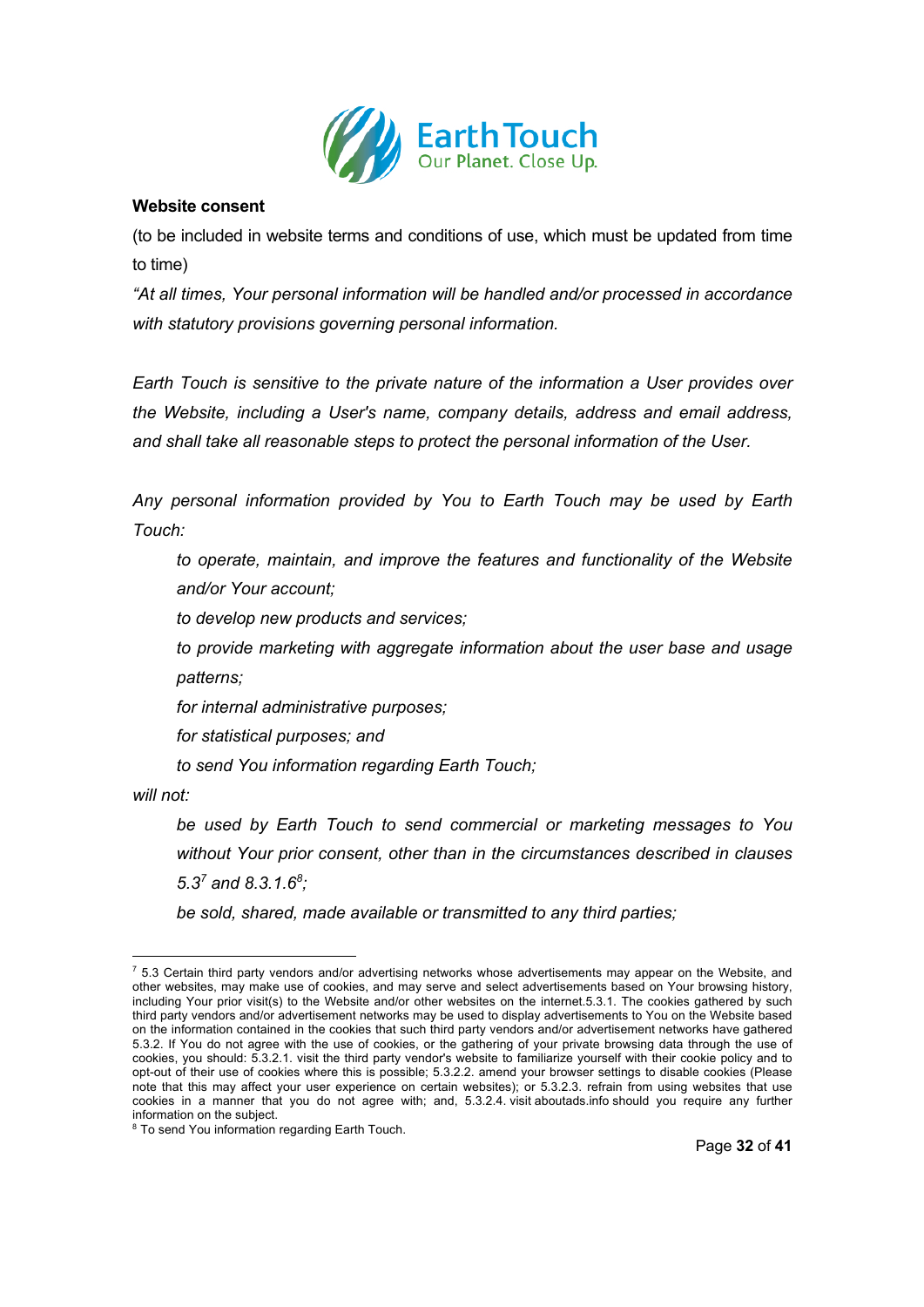

*through Your account is stored by Earth Touch on a secure database.*

*Despite the foregoing, You agree that Earth Touch is entitled to disclose any personal information to any competent legal or regulatory authority that makes such a request and is lawfully entitled to obtain such information from Earth Touch. In this instance, Earth Touch undertakes to disclose only such information as is sufficient to satisfy such request.*

*Employees of Earth Touch who process your personal information will receive the Personal Information subject to confidentiality agreements with Earth Touch.* 

*Your personal information will be stored for a period of 5 years*

*Your consent may be withdrawn at any time, but this does not affect the lawfulness of processing based on consent before its withdrawal.*

*Complaints may be lodged with:*

#### *Information Officer*

*E-mail Address: lcox@earthtouchsa.com Telephone Number during office hours (08H00 – 17H00) +27 31 5820800 Telephone Number outside of office hours (Tel/Mobile: +44 74717198209 OR Regulator*

*If You choose not to provide us with your consent to process the personal information required, we shall not be able to allow you further access to our website nor be able to receive information from Earth Touch.* 

*Your personal information may be erased at Your request, subject to the provisions of the Protection of Personal Information Act, read with the GDPR (article 17) as may be applicable to the Data Subject.*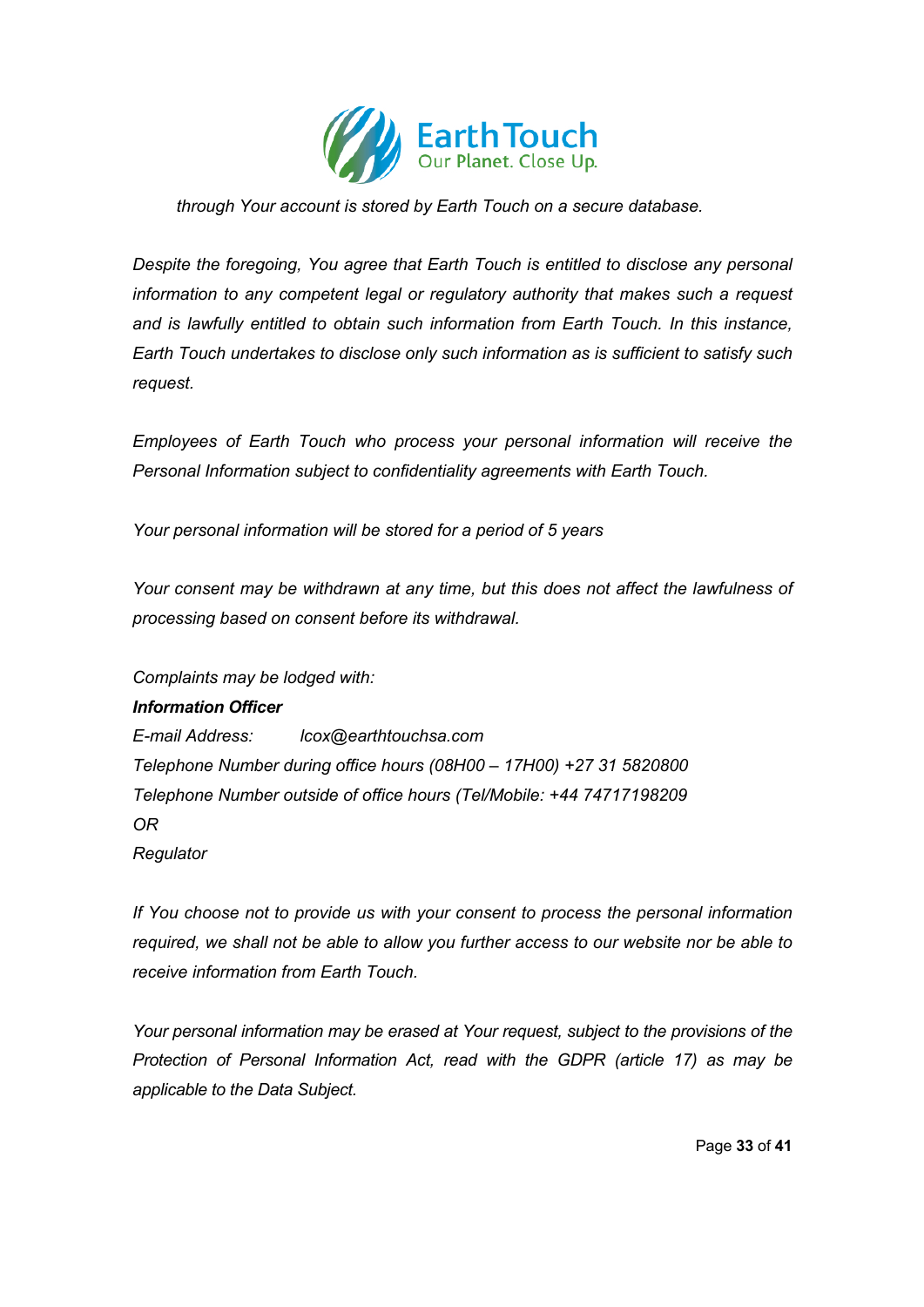

*Earth Touch shall act on any request by yourself in relation to Your personal information, unless the Earth Touch cannot identify You. Earth Touch shall provide information on action taken on a request by yourself without undue delay and within 1 month of receipt of the request. The period may be extended by another 2 months where necessary, taking into account the complexity and number of the requests. Earth Touch shall inform you of any such extension within one month of receipt of the request, together with the reasons for the delay. Where any such requests are manifestly unfounded or excessive, the Earth Touch may charge a reasonable fee taking into account the administrative costs of providing the information or communication or taking the action requested, or refuse to act on the request.*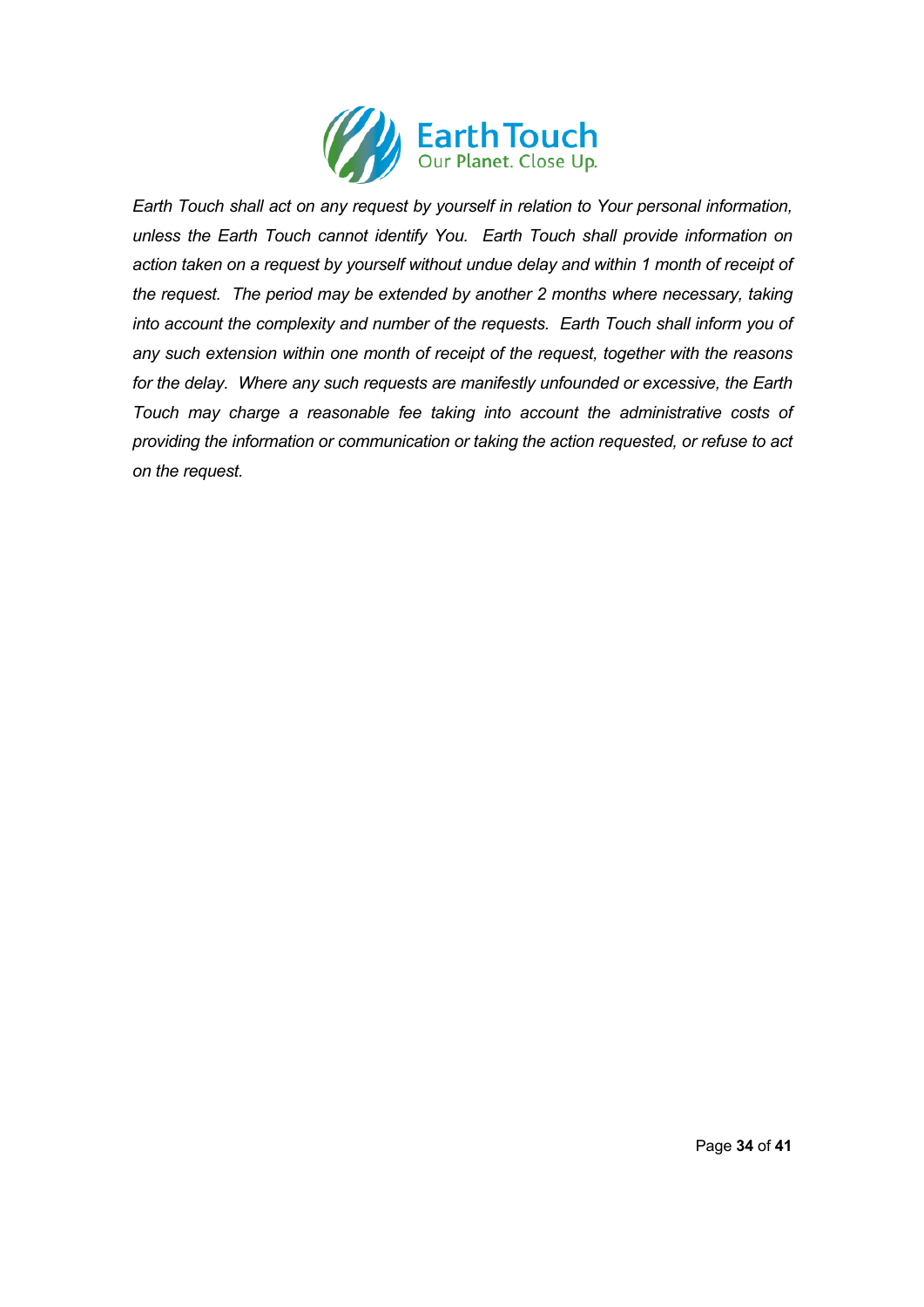

# **16 APPENDIX B**

# **APPENDIX A – PERSONAL / OTHER CONFIDENTIAL DATA SECURITY BREACH REPORT FORM**

**Heads of Department (either Finance or Production) to complete PART 1 of this form and email it to the Information Officer at:** lcox@earthtouchsa.com

| Part 1:                                         | <b>Notification of Data Security Breach: To</b><br>completed by person reporting<br>be |
|-------------------------------------------------|----------------------------------------------------------------------------------------|
|                                                 | incident                                                                               |
| Date incident was discovered:                   |                                                                                        |
| Date(s) of incident:                            |                                                                                        |
| <b>Place of incident:</b>                       |                                                                                        |
| Name of person reporting incident:              |                                                                                        |
| Contact details of person reporting             |                                                                                        |
| incident (email address, telephone              |                                                                                        |
| number)                                         |                                                                                        |
| <b>Brief description of incident or details</b> |                                                                                        |
| of the information lost                         |                                                                                        |
|                                                 |                                                                                        |
|                                                 |                                                                                        |
| Details of the IT systems, equipment,           |                                                                                        |
| devices, records involved in the                |                                                                                        |
| security breach:                                |                                                                                        |

Page **35** of **41**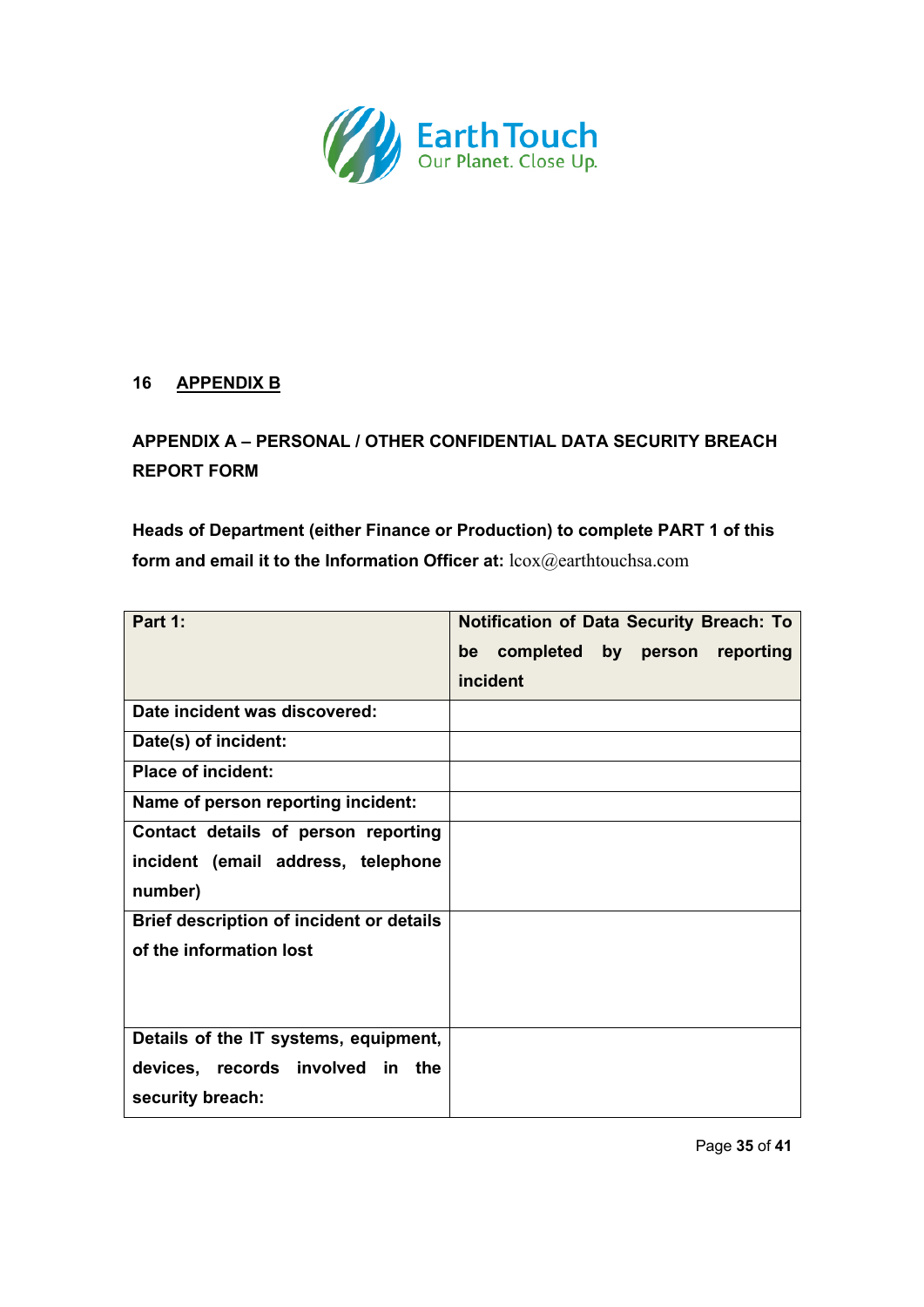

| <b>Number of Data Subjects (individuals)</b>   |                                                      |
|------------------------------------------------|------------------------------------------------------|
| affected, if known:                            |                                                      |
| Has any personal data been placed at           |                                                      |
| risk? If, so please provide details            |                                                      |
| Brief description of any action taken          |                                                      |
| at the time of discovery:                      |                                                      |
| by Information<br><b>Completion</b><br>For     |                                                      |
| <b>Officer</b>                                 |                                                      |
| Received by:                                   |                                                      |
| On (date):                                     |                                                      |
| Forwarded for action to:                       |                                                      |
| On (date):                                     |                                                      |
|                                                | To be completed by Information Officer               |
| <b>PART 2: Assessment of Severity</b>          | consultation<br>with<br>Head<br>in<br>οf             |
|                                                | <b>Department</b><br>(either<br><b>Finance</b><br>or |
|                                                | Production) affected by the breach                   |
| Details of information loss:                   |                                                      |
|                                                |                                                      |
| If laptop lost/stolen: how recently was the    |                                                      |
| laptop backed up onto IT systems?              |                                                      |
| Is the information unique? Will its loss       |                                                      |
| operational,<br>adverse<br>have<br>research,   |                                                      |
| financial legal, liability or reputational     |                                                      |
| consequences for the Organisation or third     |                                                      |
| parties?                                       |                                                      |
| Is the data bound by any contractual           |                                                      |
| non-disclosure<br>confidentiality<br><b>or</b> |                                                      |
| arrangements?                                  |                                                      |
| What is the nature of the sensitivity of       |                                                      |
| the data? Please provide details of any        |                                                      |
| types of information that fall into any of the |                                                      |

Page **36** of **41**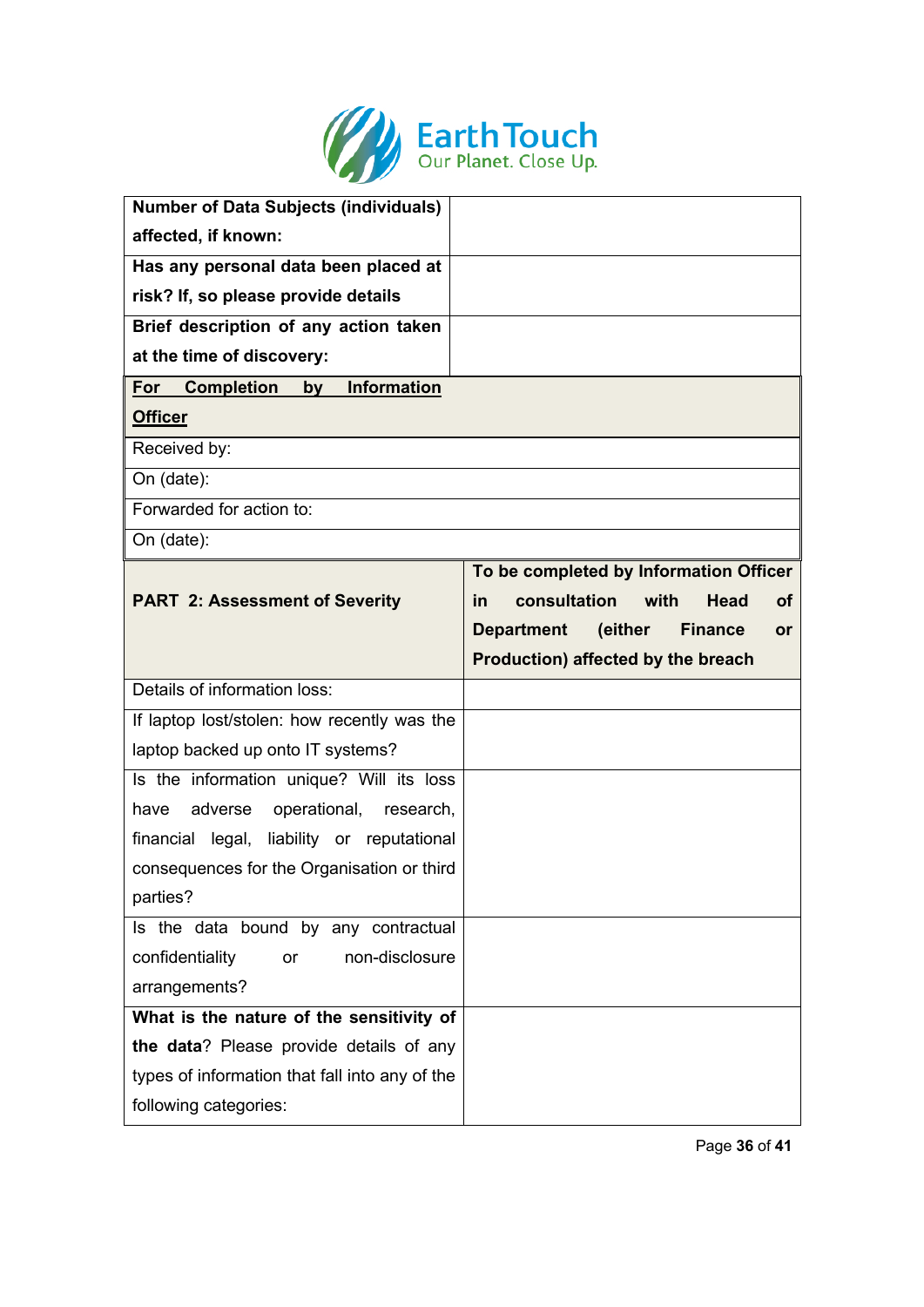

| <b>HIGH RISK</b> personal data                   |  |
|--------------------------------------------------|--|
| A. Special Categories of personal data           |  |
| relating to a living, identifiable individual's: |  |
| a) racial or ethnic origin;                      |  |
| b) political opinions;                           |  |
| c) religious or philosophical beliefs;           |  |
| d) membership of a trade union;                  |  |
| e) genetic or biometric data;                    |  |
| f) data concerning health;                       |  |
| g) data concerning a person's sex life or        |  |
| sexual orientation;                              |  |
| h) criminal convictions/offences.                |  |
| B. Information that could be used to             |  |
| commit identity fraud such as:                   |  |
| a) personal bank account information;            |  |
| b) other financial information;                  |  |
| copies of identity documents<br>C)<br>or         |  |
| numbers;                                         |  |
| d) copies of visas or passports.                 |  |
| C. Personal information relating<br>to           |  |
| vulnerable adults and children;                  |  |
| Detailed profiles of individuals<br>D.           |  |
| including<br>information<br>about<br>work        |  |
| performance, salaries or personal life that      |  |
| cause significant damage<br>would<br>or          |  |
| distress to that person if disclosed;            |  |
| E. Performance evaluation information,           |  |
| information<br>which<br>disciplinary<br>could    |  |
| adversely affect individuals.                    |  |
| F. Commercially sensitive information            |  |
| or negotiations which could adversely            |  |

Page **37** of **41**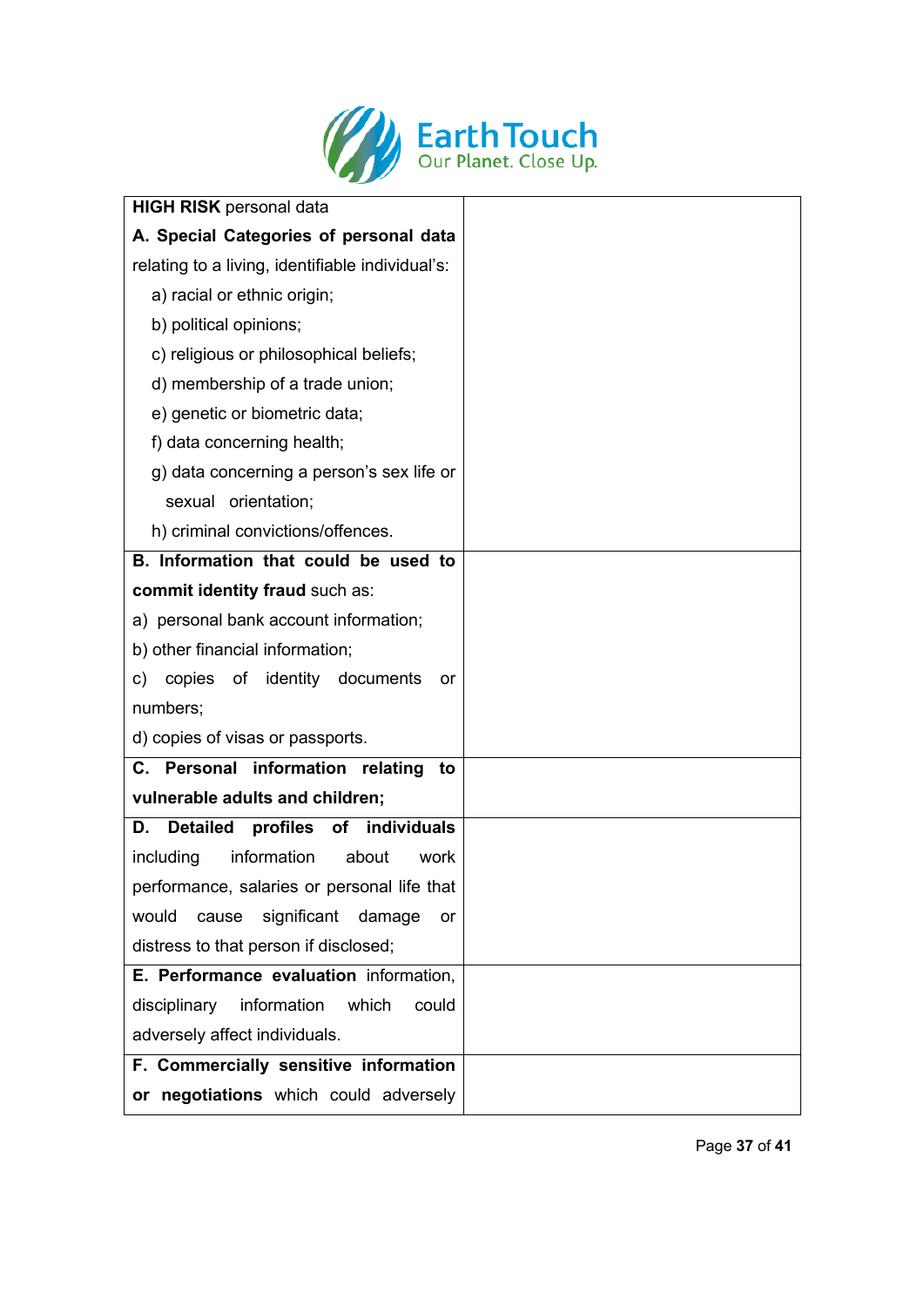

| affect individuals                        |                                 |
|-------------------------------------------|---------------------------------|
| G. Security information that would        |                                 |
| compromise the safety of individuals if   |                                 |
| disclosed.                                |                                 |
| Initial Risk Category of incident (1, 2a, |                                 |
| $2b$ or $3$ :                             |                                 |
|                                           |                                 |
|                                           |                                 |
|                                           |                                 |
|                                           |                                 |
| Signature of Information Officer          | Signature of Head of Department |

| <b>PART 3: ACTION TAKEN</b>                  | <b>Officer</b> |  | To be completed by Information |
|----------------------------------------------|----------------|--|--------------------------------|
| If notified to Information Regulator,        |                |  |                                |
| provide details, including date:             |                |  |                                |
| If notified to Data Subjects, provide        |                |  |                                |
| details, including date:                     |                |  |                                |
| If notified to other external<br>party,      |                |  |                                |
| regulator/stakeholder, provide details:      |                |  |                                |
| If reported to SAPS, provide details,        |                |  |                                |
| including dates and case number (if<br>any). |                |  |                                |

Page **38** of **41**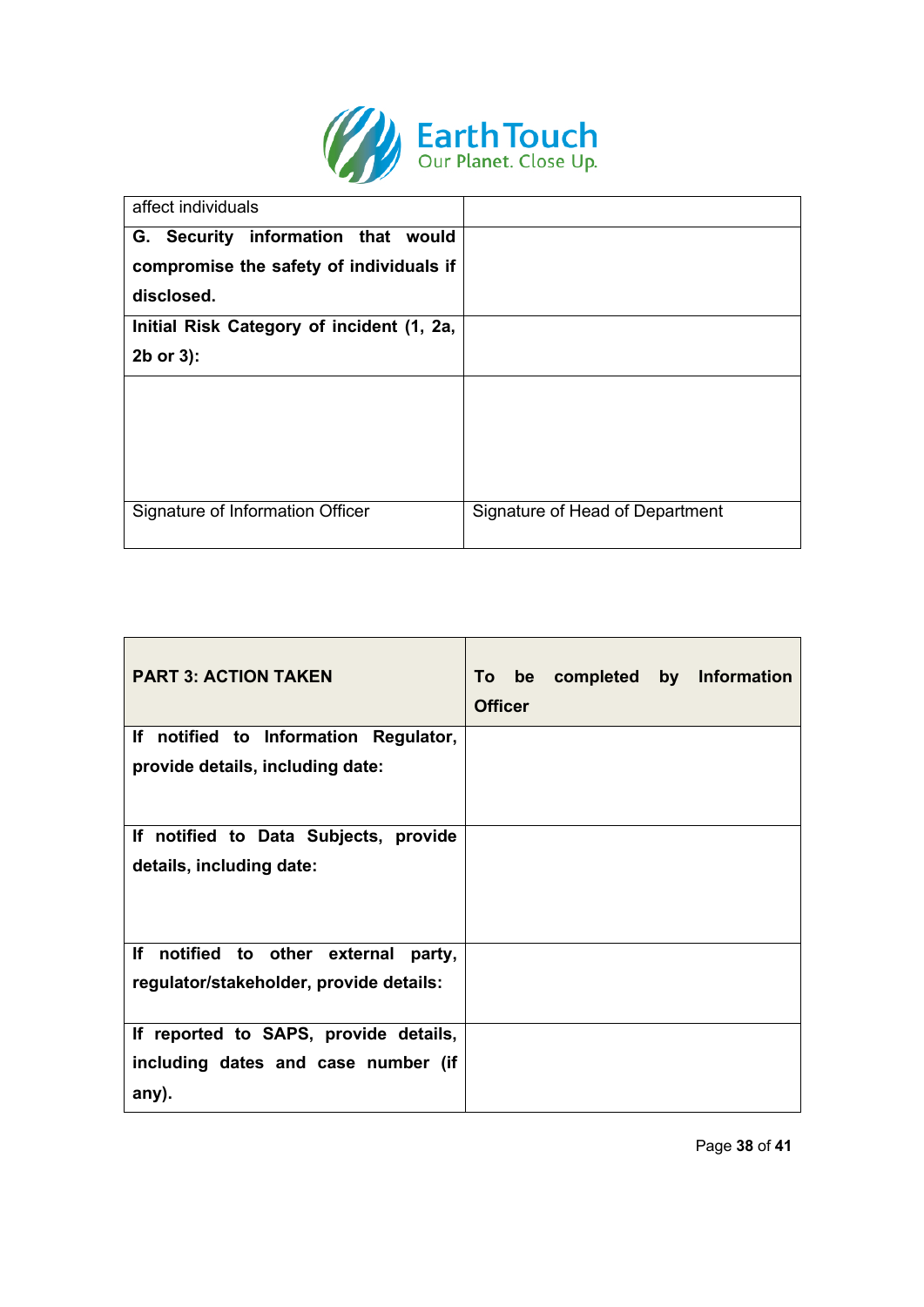

| If<br>notified                | to<br>other | internal |  |
|-------------------------------|-------------|----------|--|
| stakeholders, provide details |             | and      |  |
| dates:                        |             |          |  |
|                               |             |          |  |
|                               |             |          |  |
|                               |             |          |  |
|                               |             |          |  |
| <b>Follow</b>                 | up          | action   |  |
| required/recommended:         |             |          |  |
|                               |             |          |  |
|                               |             |          |  |
|                               |             |          |  |
|                               |             |          |  |
|                               |             |          |  |
|                               |             |          |  |
|                               |             |          |  |
|                               |             |          |  |
|                               |             |          |  |
|                               |             |          |  |
|                               |             |          |  |
|                               |             |          |  |

# **CHECKLIST FOR ASSESSING SEVERITY OF THE INCIDENT**

#### **Level 1: Local Incident:**

• Is this a local incident?

*\*Local incident is limited disruption to services (department or Organisation) or no serious threat to life, property or the environment and no threat to the Organisation's reputation.* 

- Can the consequences of the security breach, loss or unavailability of the asset be managed locally within normal operating procedures?
- If so, manage the incident according to the Data Security Breach Management Protocol

Page **39** of **41**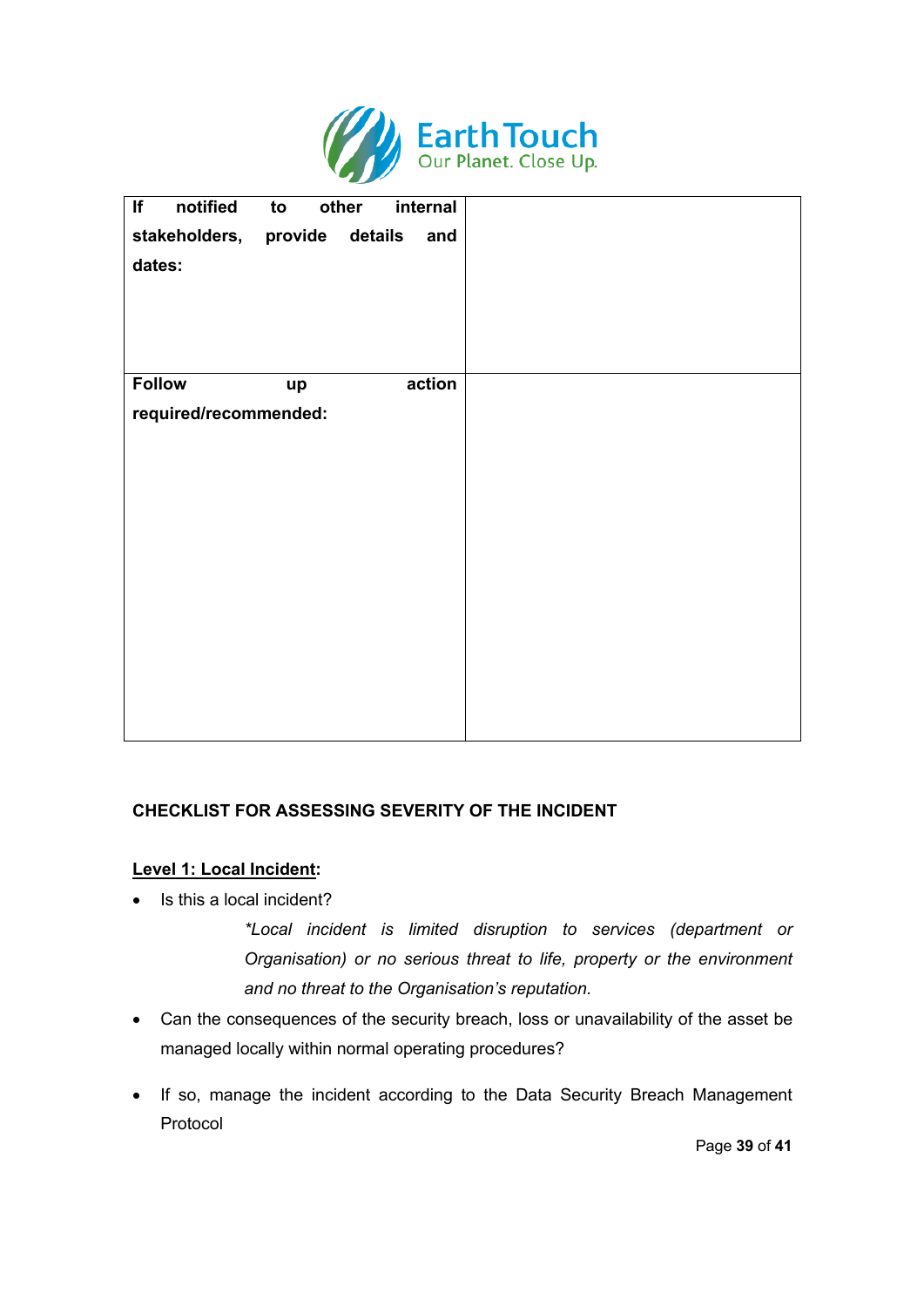

# **Level 2.a: Minor Disaster – Unlikely to Escalate into a Major Disaster:**

- Is this a Minor Disaster?
	- o "**Minor Disaster**" is a disruption to the functioning capacity of a key Organisation building or a key service. The incident poses a threat to life, property or environment, at a minor level but may escalate to a Major Disaster.
- Does containment and recovery require assistance from other members of staff within the Organisation or external specialist support teams?
- Does the breach require a notification to the Organisation's senior managers?
- If so, the Information Officer will decide who else needs to assist or be made aware of the breach. For example:
	- o Chief Executive Officer of the Organisation
	- o Information Technology Manager

# **Risk Level 2.b: Minor Disaster or Level 3: Major Disaster**

- Is this a major incident?
- Does containment and recovery, or the consequences of the loss or unavailability of the asset, require significant Organisational resources beyond normal operating procedures?
- If so, inform the Disaster Project Team who will follow the Organisation's Disaster Recovery Policy and Plan in terms of the Information Management Policy.

# **Guide to defining incident levels:**

- Does the incident need to be reported immediately to the SAPS?
- How important an information asset is to the Organisation's business process or function
- Whether the asset is a vital record. Is it unique once lost, lost forever?
- Will its loss have adverse financial legal, liability or reputational consequences?

Page **40** of **41**